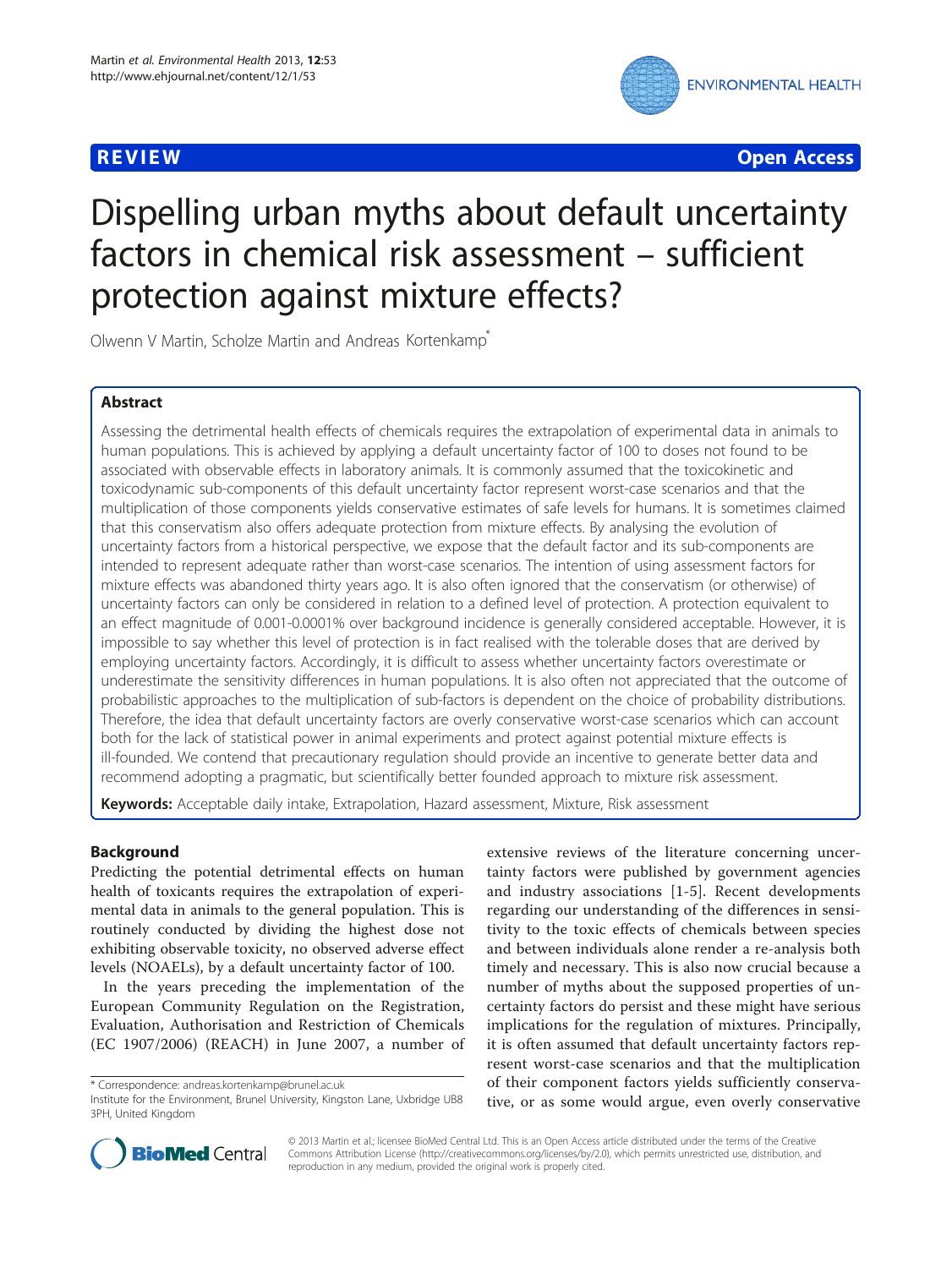estimates of safe levels of contaminants for humans [\[6](#page-18-0)]. As a result, it is also assumed that this degree of conservatism offers adequate protection not only from the toxic effects of individual substances but also from the mixture effects of substances. This idea is expressed in relation to mixtures composed of chemicals that act by different mechanisms of toxicity, but is often thought to apply to mixtures generally, regardless of composition or mode of action. This was recently enunciated by the European Commission Scientific Committees in their opinion on the toxicity and assessment of chemical mixtures [\[6](#page-18-0)], and echoed in the recent communication of the European Commission on the combination effects of chemicals [\[7](#page-18-0)]. Where mixtures are made up of chemicals thought to have dissimilar modes-of-action, mixture toxicology theory predicts that the mixture will be without effect provided that all its constituents can be shown to have no effect individually. Although the European Commission Committees now recognise that the 'no observed adverse effect' levels (NOAELs) derived experimentally do not always represent absolute zero-effect levels due to lack of statistical power, they conclude that conservative assumptions made when deriving safe levels for humans, in other words the application of uncertainty factors, render the possibility of mixture effects unlikely following exposure at the said safe levels.

These ideas are correct if two unspoken assumptions are fulfilled: first, that the diversity of chemicals which make up human exposures act in strictly independent ways, according to the stochastic principles of the mixture concept of independent action [[8\]](#page-18-0). Under these conditions, a combination effect is not expected if all components in the mixture are present at levels equivalent to zero effects. However, cases where experimental mixtures were shown to follow the principles of independent action are few and far between. To date, the applicability of independent action for multi-component mixtures has been established for algae [[9\]](#page-18-0) and bacteria [[10\]](#page-18-0), but empirical data demonstrating that the concept is valid in mammalians is missing altogether [[11\]](#page-18-0). There is however ample evidence that combination effects in mammals can be adequately described by the alternative concept of dose addition [[12](#page-19-0)]. However, under dose addition, combination effects may occur even when all mixture components are present at levels below dose thresholds associated with zero effects.

In this review we examine the second assumption implicit in the widely held view of human risk assessors, so succinctly expressed by the EU Scientific Committees, namely that current exposures to chemicals generally pose negligible risks, in line with an "intended level of protection". Considering that human populations come into contact with a multitude of chemicals not appropriately

assessed toxicologically, this assumption may be somewhat hard to justify in its generality. However, if we restrict the debate to chemicals for which acceptable or tolerable daily intakes (ADI, TDI) are available, the issue to be examined becomes whether ADI and TDI generally can be assumed to represent negligible risks, or perhaps even zero effects. This would be required to fulfil the condition needed to rule out combination effects under independent action. If this condition is not met, there is a strong case for considering mixture effects as part of chemicals risk assessment.

From the perspective of mixture toxicology, the answer to this question depends on the conservativeness of the uncertainty factors that are used to translate NOAELs into ADIs and TDIs. Are they generally sufficiently protective to safeguard against the possibility of mixture effects?

We deal with this issue by assessing the perceived conservativeness of uncertainty factors through tracing their origins. From a historical perspective up to the present day, we first summarise the evolution of the thinking behind uncertainty factors and the unknown quantities they are purported to represent. In the second part of this paper, the data available to assess the component differences in sensitivity that uncertainty factors are supposed to account for is compared against default values in order to gauge the level of protection afforded. Next, we consider this level of protection with respect to the probabilistic approaches applied to the multiplication of component factors. This will put us in a position to assess the conservativeness of default uncertainty factors used in human risk assessment and standard setting. If they can be shown to be insufficiently protective when dealing with single chemicals, it will be hard to argue that they also protect against the effects of combined exposures.

Finally, we return to mixtures risk assessment with the aim of assessing whether current risk assessment practices implicitly assume that assessment factors take account of combination effects.

# Historical perspective – is the default a worst-case scenario?

The introduction of factors interchangeably referred to as safety, uncertainty, correction, assessment, adjustment or extrapolation factors cannot be separated from the need to derive safe levels of additives or contaminants in food. These factors originate from the emergence of the ADI, a concept widely credited to European and American toxicology experts including Truhaut through his involvement in international agencies such as the World Health Organisation (WHO), Food and Agriculture Organization (FAO), International Union Against Cancer, Council of Europe and the European Committee for the Protection of the Population Against the Hazards of Chronic Toxicity (EUROTOX) in the early 1950s [\[13\]](#page-19-0). The idea of an ADI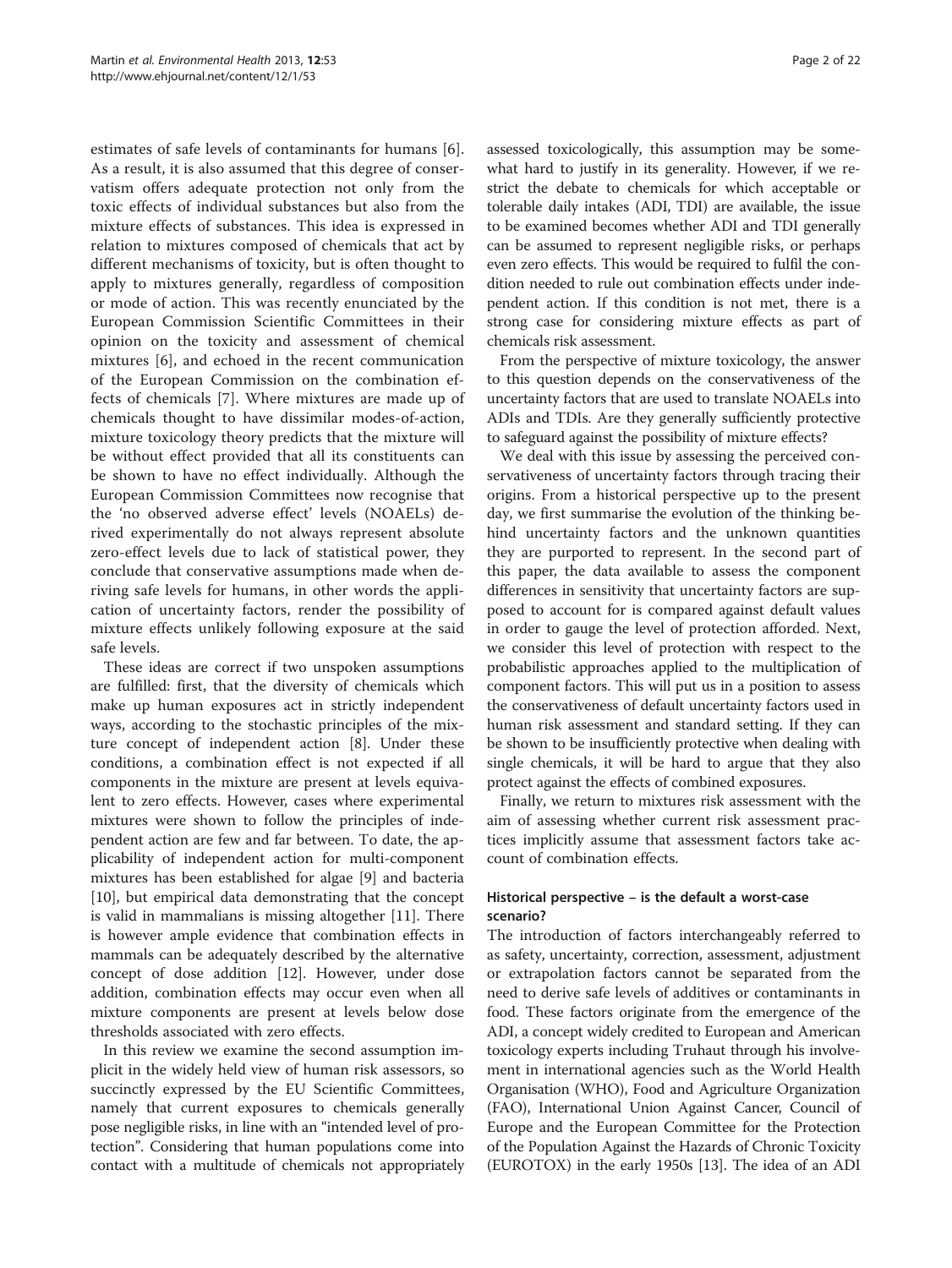is based on the first tenet of toxicology as enunciated by Paracelsus: namely that "All things are poison, and nothing is without poison; only the dose permits something not to be poisonous." which is interpreted to mean that there is a dose or threshold below which exposure to a chemical would not result in any detrimental effect (carcinogenic chemicals are considered an exception to this rule).

# Acceptable daily intake, 'appreciable risk' and the desired level of protection

The ADI was first defined in the WHO Technical Report 240 as "the daily dosage of a chemical, which, during an entire lifetime, appears to be without appreciable risk on the basis of all the facts known at the time" [\[14](#page-19-0)]. The term 'without appreciable risk' has been mirrored in European and American definitions of ADIs or Reference Dose (RfD) respectively [\[15,16\]](#page-19-0). A more recent development is the explicit inclusion of sensitive or susceptible subgroups. Although 'appreciable risk' has never been quantitatively defined, guidance from the WHO emphasises that "the ADI was an expression of opinion, which carried no guarantee of "absolute" safety" [[17](#page-19-0)]. The most recent guidance from the WHO does however mention that dose–response assessment can be "used to define the dose associated with a negligible (e.g. 1 in a million) increased response over background" [\[18\]](#page-19-0). The report produced by a Committee on Improving Risk Analysis Approaches Used by the USEPA also defined a riskspecific reference dose (for quantal effects) as "the dose that corresponds to a particular risk specified to be de minimis (for example, 1 in 100,000) at a defined confidence level (for example, 95%) for the toxicity end point of concern." National Research Council, 2008 [\[16](#page-19-0)], giving some tacit indications of both the order of magnitude of risk (0.001-0.0001% of the population) that would be considered appreciable as well as the associated uncertainty. This appears to endorse Hattis et al [[19](#page-19-0)]. 'Straw Man' proposal for a quantitative definition of the RfD, namely:

- "The daily dose rate that is expected (with 95% confidence) to produce less than 1/100,000 incidence over background of a minimally adverse response in a standard general population of mixed ages and genders, or
- "The daily dose rate that is expected (with 95% confidence) to produce less than 1/1,000 incidence over background of a minimally adverse response in a definable sensitive subpopulation."

While there are no legally binding quantitative definitions of desired level of protection for non-carcinogenic chemicals, the 'Straw Man' proposal has come under debate. There are experimental, statistical and mathematical limitations to deriving risk estimates at the level of 1 in 100,000 additional cases with any meaningful degree of certainty. It is clear that regardless of its exact value, the desired level of protection will have to be extrapolated from the observed data (animal experiments) by several orders of magnitude. Many non-threshold dose–response models fit the toxicity data equally well but differ vastly in terms of effect estimates at low doses.

A detailed discussion of low level effects is beyond the scope of this review. It should nonetheless be noted that it is now widely recognised that even if the existence of biological zero-effect levels is assumed, these cannot be quantified, neither at an individual nor at a population level [[20\]](#page-19-0). Although often misunderstood, NOAELs cannot be equated with zero-effect levels. They are also not "natural constants" as their numerical value is strongly influenced by the experimental design, such as the spacing of doses, number of animals and the sensitivity of the endpoint considered. In general, fewer tested doses and lack of statistical power will produce higher NOAELs. In some cases, NOAELs are associated with effect magnitudes as high as 25% (see the discussion in [[21\]](#page-19-0)). It has also long been recognised that the degree of protection achieved varies not only with the size of the factor but also the slope of the log dose–response curve [\[22,23](#page-19-0)]. The benchmark dose level (BMDL) has been proposed as an alternative to the traditional NOAEL approach [\[24\]](#page-19-0). The BMDL is defined as the lower statistical confidence limit of the dose resulting in a predetermined response. It has attracted interest because it accounts for the shape of the dose–response curve and the quality of study design, thereby providing an incentive to conduct better studies, and it is not restricted to doses tested experimentally [[25](#page-19-0)]. It has been proposed that linear extrapolation from an observed point of departure such as a NOAEL or BMDL may be the least uncertain method of assigning reasonable upper bound estimates of risk for both cancer and noncancer endpoints [[26](#page-19-0),[27](#page-19-0)].

In summary, although there is no legally binding quantitative definition of 'appreciable risk' or the desired level of protection, it is generally accepted that it ought to be of a magnitude equivalent to 0.001-0.0001% over background incidence, in line with Hattis' "Straw Man proposal". Difficulties arise, however, as different methods of deriving the dose corresponding to this response may themselves yield estimates that differ by several orders of magnitude.

# Safety factors and adequate margin of safety

Because it would not be ethically acceptable to test toxicity on human populations, a safety factor of 100 was originally proposed by Lehman and Fitzhugh [[28\]](#page-19-0) of the US Food and Drug Administration. To derive a level considered safe for humans, the safety factor was combined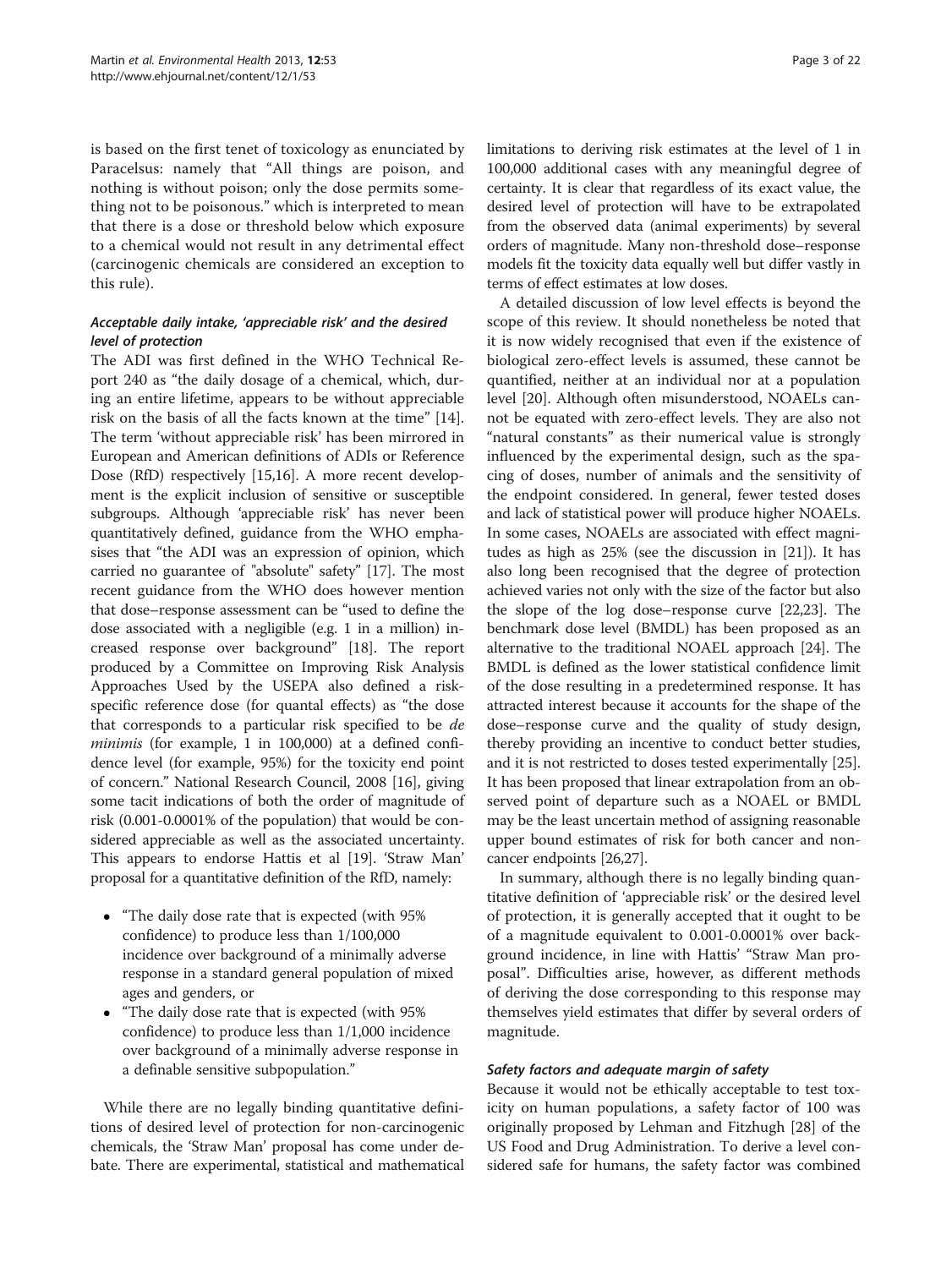with a NOAEL established in chronic animal studies after oral administration of the substance of interest. A safety factor of 100 was arbitrarily set, but was originally assumed to cover interspecies (animal-to-human) variability, and inter-individual (human-to-human) variability, which allowed sensitive human populations to be compared with healthy experimental animals. It was also assumed to protect against possible synergistic action of the many xenobiotics found in food. In June 1957, the Joint FAO/WHO Expert Committee on Food Additives (JECFA) met in Geneva to discuss the issue. The Committee stated that "in the absence of any evidence to the contrary" an arbitrary factor of 100 applied to the maximum ineffective dose in animals calculated in mg/kg bodyweight provided an adequate margin of safety [[29](#page-19-0)]. This margin of safety was purported to allow for "any species difference in susceptibility, the numerical differences between the test animals and the human population exposed to the hazard, the wider variety of complicating disease processes in the human population, the difficulty of estimating the human intake and the possibility of synergistic action among food additives" [[29\]](#page-19-0).

# Mixture effects

Sometime between the 1970s and the early 1980s, the consideration of possible mixture effects within an overall safety factor faded in favour of a division of the 100 factor into two sub-factors of 10, each accounting for either intra- or interspecies variability [\[30-32\]](#page-19-0). Even though it was recognised that additive or synergistic effects needed to be considered in the derivation of an ADI, the Joint FAO/WHO Meeting on Pesticide Residues (JMPR) concluded in 1981 that although there was a need for further data on interactions of pesticides, the consideration of mixtures did not require any change in the general principles for estimating ADIs. The rationale for this decision was given by the following justifications [[17\]](#page-19-0):

- "Not only could pesticides interact, but so could all compounds (including those in food) to which man could be exposed. This leads to unlimited possibilities, and there is no special reason why the interactions of pesticide residues (which are at very low levels) should be highlighted as being of particular concern;
- "Very little data on these interactions are available;
- "The data obtained from acute potentiation studies are of little value in assessing ADIs for man."

It is interesting to note that not the purported intrinsic conservativeness of safety factors, but the complexity of the issue and a lack of data were chosen as justifications for discounting mixture effects. If the default overall safety factor of 100 was originally intended to account for mixture effects, this intention has been abandoned thirty years ago.

#### Towards chemical-specific adjustment factors

The International Programme on Chemical Safety (IPCS) stated that the safety factor "is intended to provide an adequate margin of safety for the consumer by assuming that the human being is 10 times more sensitive than the test animal and that the difference of sensitivity within the human population is within a 10-fold range" [\[33](#page-19-0)]. This statement effectively spells out hypotheses that have subsequently been both subject to disputed interpretations and have stimulated research efforts intended to confirm its scientific basis. For environmental chemicals, a number of additional factors were proposed to account for various shortcomings in the experimental data being extrapolated to a Tolerable Daily Intake (TDI) or RfD, such as inappropriate design, using acute or subchronic rather than chronic data, or a lowest observable adverse effect level (LOAEL) rather than a NOAEL, as well as other factors such as severe or irreversible effects [\[22,34-36\]](#page-19-0).

The further subdivision of the conventional 100-fold safety factor according to two aspects of toxicity, toxicokinetics and toxicodynamics, was elaborated by Renwick [[36,37\]](#page-19-0). Renwick's preliminary analysis of a few available toxicokinetic and toxicodynamic differences between species and within the human population for a few pharmaceuticals and artificial sweeteners led him to consider the default  $10 \times 10$  factors not as a 'worst-case' but rather as an 'adequate' scenario. Overall safety factors between 1.2 and 7,500 were tentatively drawn and a factor approaching 10,000 was suggested as more appropriate when a particular subset of the population is thought to be particularly sensitive [[37\]](#page-19-0). In a subsequent article from 1993 where the rationale for the subdivision of each 10 sub-factor was elaborated, Renwick admitted that the limited data presented would support applying a 10-fold factor to interspecies toxicokinetics alone [\[36](#page-19-0)]. He justified the introduction of a 4-fold factor for interindividual kinetic differences with reference to the observation that in healthy adults the coefficient of variation in kinetic parameters for an artificial sweetener and six pharmaceutical compounds was 80% or less for 5 of the 7 compounds. If a normal (Gaussian) distribution were assumed to underlie these values, the 99th percentile for a standard deviation of 80% would correspond to 2.9 times the mean value. The value of 4 was selected on the basis of the limited size of the individual studies and was supported by a more extensive review published by Hattis et al. [\[38\]](#page-19-0). It was nonetheless recognised that inter-individual differences in kinetics alone may greatly exceed a 10-fold span.

With regards to inter-individual toxicodynamic differences, the default value of 2.5 for the sub-factor was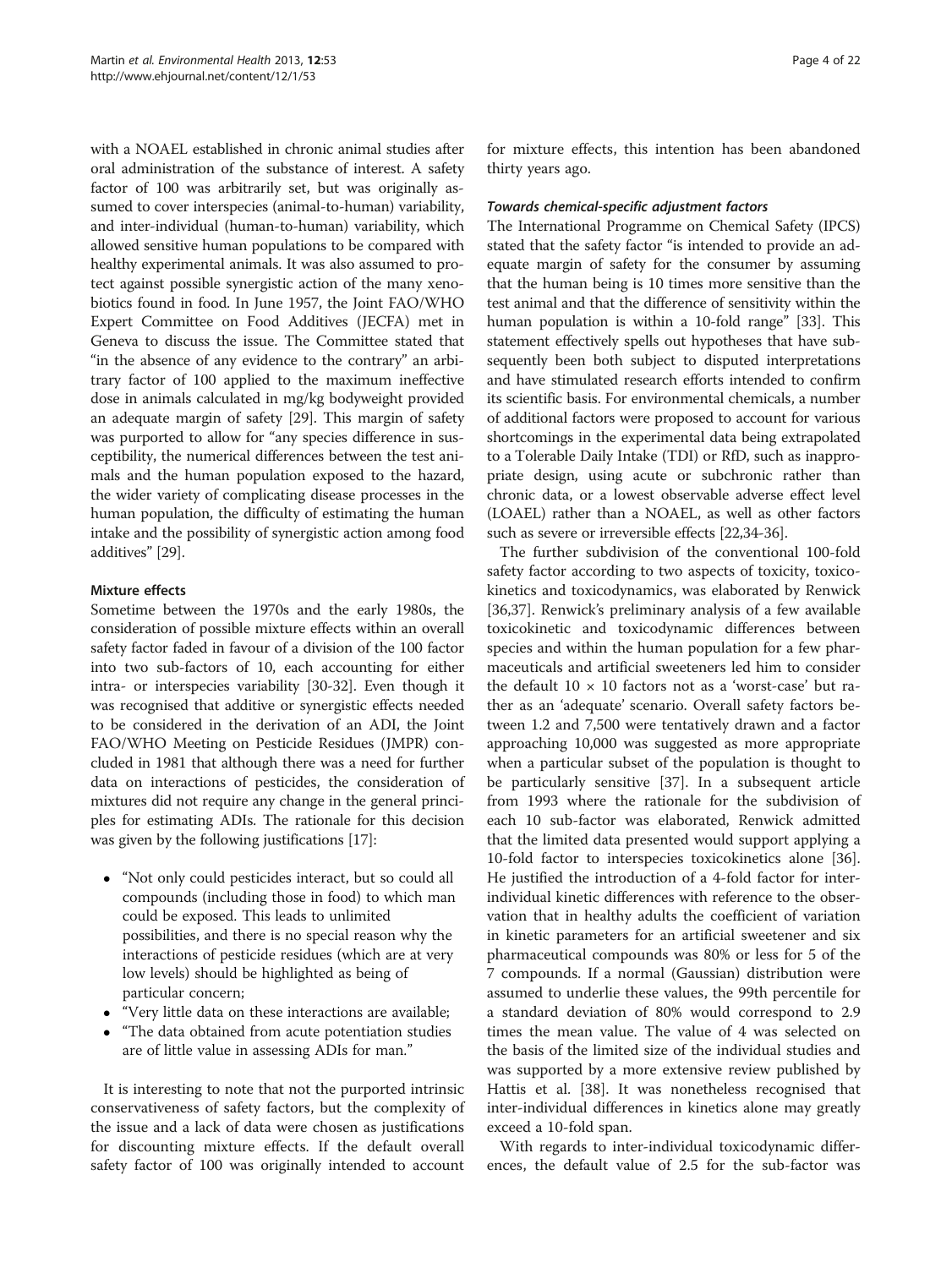<span id="page-4-0"></span>based on acute effects of pharmaceutical compounds in healthy adults. Although data would have supported a higher value, the default value was justified on the basis that "inter-subject variability in specific drug receptor sensitivity would be greater than less specific toxicological phenomena" [\[36\]](#page-19-0). Although it was recognised that these values were based on data obtained in healthy adults and may therefore not apply to particularly sensitive groups such as the elderly and the diseased, it was recommended that specific health advice be given to potentially "at risk" minorities, considering exposure to food additives and contaminants. Further, Renwick [[36\]](#page-19-0) concluded that default values were chosen to fit the 100-fold overall factor such that adoption of the proposed scheme "would not require a cataclysmic re-evaluation of all possible toxicants!". In 1994, the scheme was adopted in modified form by IPCS. IPCS considered toxicokinetic and toxicodynamic inter-individual differences were similar and the 10-fold factor inter-individual variability was equally sub-divided between the two aspects  $(10^{0.5}$  = 3.2) as illustrated in Figure 1 [[39](#page-19-0)].

The sub-division of the default 100-factors was championed to allow the replacement of individual default sub-factors by values derived from chemical specific data when available, and guidance for the use of chemical or pathway-specific adjustments was subsequently drawn by the IPCS [[40](#page-19-0)]. The use of toxicokinetic and toxicodynamic preclinical and clinical data in humans has been investigated for setting occupational exposure limits for pharmaceutically active ingredients [\[41-43\]](#page-19-0), as



well as natural compounds as probe substrates for the cytochrome P450 (CYP) 1A2 to derive a pathway-specific kinetic adjustment factor for human variability [\[44\]](#page-19-0) (CYPs are a large and diverse group of enzymes involved in the metabolic oxidation of xenobiotics). These studies recognised that the existence of two or more distinct genetic forms (polymorphisms) of enzymes involved in xenobiotic metabolism could give rise to multimodal sensitivity distributions for human populations. In such cases, the inter-individual toxicokinetic variability subfactor should be equal to the ratio of the furthermost tail of the distribution (protecting 95 or 99% of the sensitive subpopulation) and the median for normal healthy individuals. Whilst conceding that the default toxicokinetic sub-factor for human variability (3.2) would not protect sensitive subgroups such as neonates from chemicals metabolised by CYP 1A2, Renwick et al. [[44](#page-19-0)] nevertheless recommended that a pathway-specific factor be derived for healthy young adults, and sensitive subgroups protected by risk management measures. Alternatively, he suggested that a constant proportion of the combined population be used to derive an uncertainty or adjustment factors in order to protect sensitive subgroups which cannot be recognised by risk managers (as is the case with polymorphisms, where most people would not be aware of their specific genetic susceptibility). Nonetheless, it is clear that the use of chemical or pathway-specific adjustment factors, instead of a default uncertainty factor, could yield greater as well as smaller overall adjustment factors. In summary, the default values for the overall uncertainty factor and its sub-components do not represent a worstcase scenario, and were never intended to do so.

#### Current European guidance

The scientific validity of the default values of assessment factors and sub-factors has been the subject of several comprehensive reviews in the peer-reviewed literature as well as reports in the grey literature. In the default values recommended by the European Chemicals Agency (ECHA) for use under the REACH Regulation are reproduced together with values recommended by various other agencies [\[45\]](#page-19-0). The recommendations of the Swedish National Chemicals Inspectorate (KEMI) were not included in the annex of the ECHA guidance but are presented here. As the focus of this work is on oral exposure, a factor that can be applied to extrapolate between different routes of exposure has been omitted from this table. It is interesting to note at this stage that ECHA recommends using an allometric scaling factor in combination with a sub-factor of 2.5 for toxicodynamics to account for interspecies differences. As a result, the interspecies subfactor may be greater or smaller than 10 depending on the experimental animal species from which a safe level is derived. KEMI and ECHA recommend the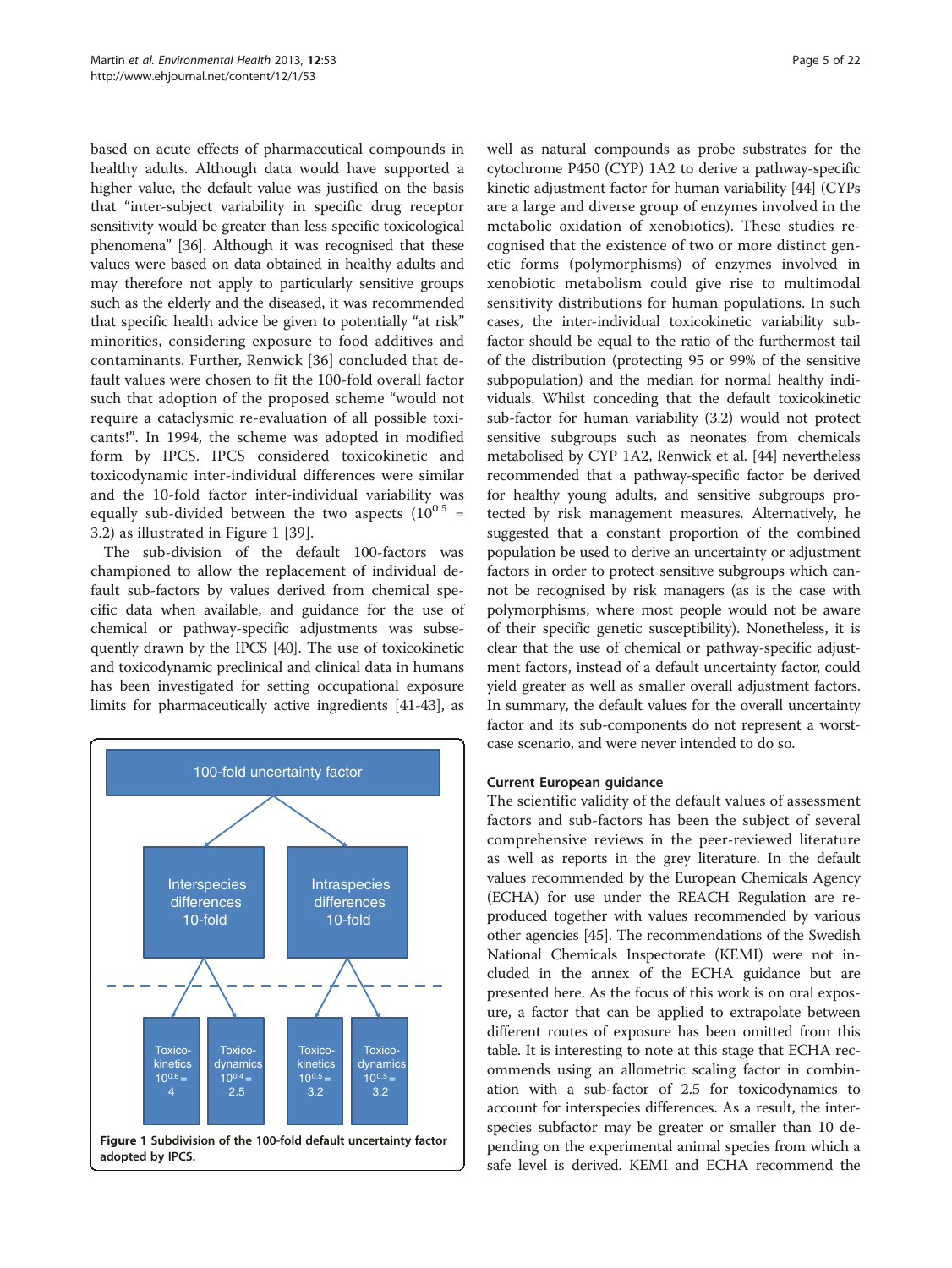use of an extra factor of up to 10 in cases where the database from which a safe level in experimental animals is selected is considered to not appropriately assess potential effects on children [\[4](#page-18-0)[,45\]](#page-19-0) Table 1.

In this chronological perspective we were able to establish that the default uncertainty factor is no longer intended to account for mixture effects, nor does it represent a worst-case scenario. However, later we will see that it still holds sway in some unspoken assumptions about the degree of protection afforded by these factors. It is therefore interesting to critically review and update the data used to justify the values for interspecies and intraspecies or interindividual variability in the reports summarised in Table 1. This is important in order to gauge the degree of conservatism afforded by the default 100 assessment factor. Component subfactors are considered individually first, before attention is given to their combination.

#### Interspecies variability

# Allometric scaling

Interspecies differences in responses to toxic chemicals may arise from differences in body size alone. This is usually accounted for by scaling doses to body weight. Accordingly, NOAEL, LOAEL and BMDL as well as the safe levels derived from these estimates are expressed in mg/kg body weight/day. During the development of the ADI concept, the dose metric of mg/body surface area was also considered, and although its scientific merits were recognised, the familiar metric of mg/kg body weight was adopted for practical convenience [\[13,50\]](#page-19-0). Many physiological functions correlate better with body surface or caloric demand than with body weight. An allometric equation raising the body weight to the power 0.75 or 0.67 for caloric demand or surface area, respectively, can be used to calculate species-specific allometric scaling factors for application to doses expressed in mg/kg body weight. For common test species, estimates for these factors are given in Table [2](#page-6-0). Kalberlah and Schneider [[3](#page-18-0)] reviewed efforts to derive the allometric exponent, and this yielded values between 0.42 and 0.97. They also found that approaches using caloric demand or surface area largely produce similar results. On theoretical grounds, extrapolations based on caloric demand are generally preferred to those based on body surface [\[49\]](#page-19-0); clearance rates of chemicals and other time-dependent parameters as well as the consumption of nutrients appear to correlate with body weight raised to the power of three quarters [[51](#page-19-0)]. Watanabe et al. [\[52](#page-19-0)] reanalysed data used to derive coefficients of the allometric equation and found that scaling according to caloric demand provided a better fit. In view of the variance in the data, they nevertheless advocated scaling according to the more precautionary surface area [[21,52](#page-19-0)]. It should be stressed that these investigations were carried out considering the acute toxicity of antitumour drugs. Agents such as these interfere with

|  |  |  | Table 1 Summary of default assessment factors used in human health risk assessment (adapted from ECHA 2008) |  |  |  |  |  |  |  |  |  |  |
|--|--|--|-------------------------------------------------------------------------------------------------------------|--|--|--|--|--|--|--|--|--|--|
|--|--|--|-------------------------------------------------------------------------------------------------------------|--|--|--|--|--|--|--|--|--|--|

| <b>Assessment factors</b> | <b>WHO-IPCS</b><br>[17, 22, 33, 39] | <b>USEPA [46]</b> | ECETOC <sup>[1]</sup> | Danish<br>EPA [47] | UBA/BAuA<br>$[3,48]$ | <b>TNO/RIVM</b><br>$[5,49]$ | <b>KEMI [4]</b> | <b>ECHA</b><br>Guidance [45] |
|---------------------------|-------------------------------------|-------------------|-----------------------|--------------------|----------------------|-----------------------------|-----------------|------------------------------|
| Database adequacy         | $1 - 10$                            |                   |                       | $1 - 100$          |                      | 1                           | $1 - 5$         | $\mathbf{1}$                 |
| LOAEL to NOAEL            | $3 - 10$                            | 10                | 3                     |                    | 10                   | $1 - 10$                    | $3 - 10$        | 3                            |
| Severity of Effect        | $1 - 10$                            |                   |                       |                    |                      | 1                           | $1 - 10$        |                              |
| Duration of exposure      |                                     | 10                |                       |                    |                      |                             |                 |                              |
| Sub-chronic to chronic    |                                     |                   | $\overline{2}$        |                    | $2 - 3$              | 10                          | 3               | $\overline{2}$               |
| Sub-acute to sub-chronic  |                                     |                   |                       |                    | $2 - 3$              | 10                          | 8               | 3                            |
| Sub-acute to chronic      |                                     |                   | 6                     |                    | $6 - 7$              | 50-100                      | 24              | 6                            |
| Interspecies              | 10                                  | 10                |                       | 10                 |                      | 10                          | 10              |                              |
| Toxicokinetics            | 4.0                                 |                   |                       |                    |                      |                             | $\overline{4}$  |                              |
| Allometric scaling        |                                     |                   |                       |                    |                      |                             |                 |                              |
| Mouse                     |                                     |                   | 7                     |                    | $\overline{7}$       |                             |                 | $\overline{7}$               |
| Rat                       |                                     |                   | $\overline{4}$        |                    | $\overline{4}$       |                             |                 | 4                            |
| Monkey                    |                                     |                   | $\overline{2}$        |                    | $2$ or $4$           |                             |                 | $\overline{2}$               |
| Dog                       |                                     |                   | $\overline{2}$        |                    | $\overline{2}$       |                             |                 | 1.4                          |
| toxicodynamics            | 2.5                                 |                   |                       |                    | $2 - 3$              |                             | 2.5             | 2.5                          |
| Intraspecies              | 10 <sup>°</sup>                     | 10                | 5                     | 10                 | 25                   | 10                          | $10 - 16$       | 10                           |
| Toxicokinetics            | 3.16                                |                   |                       |                    | 8                    |                             | $3 - 5$         |                              |
| Toxicodynamics            | 3.16                                |                   |                       |                    | 3                    |                             | 3.16            |                              |
| Modifying factor          |                                     | $\leq 10$         |                       |                    |                      |                             |                 |                              |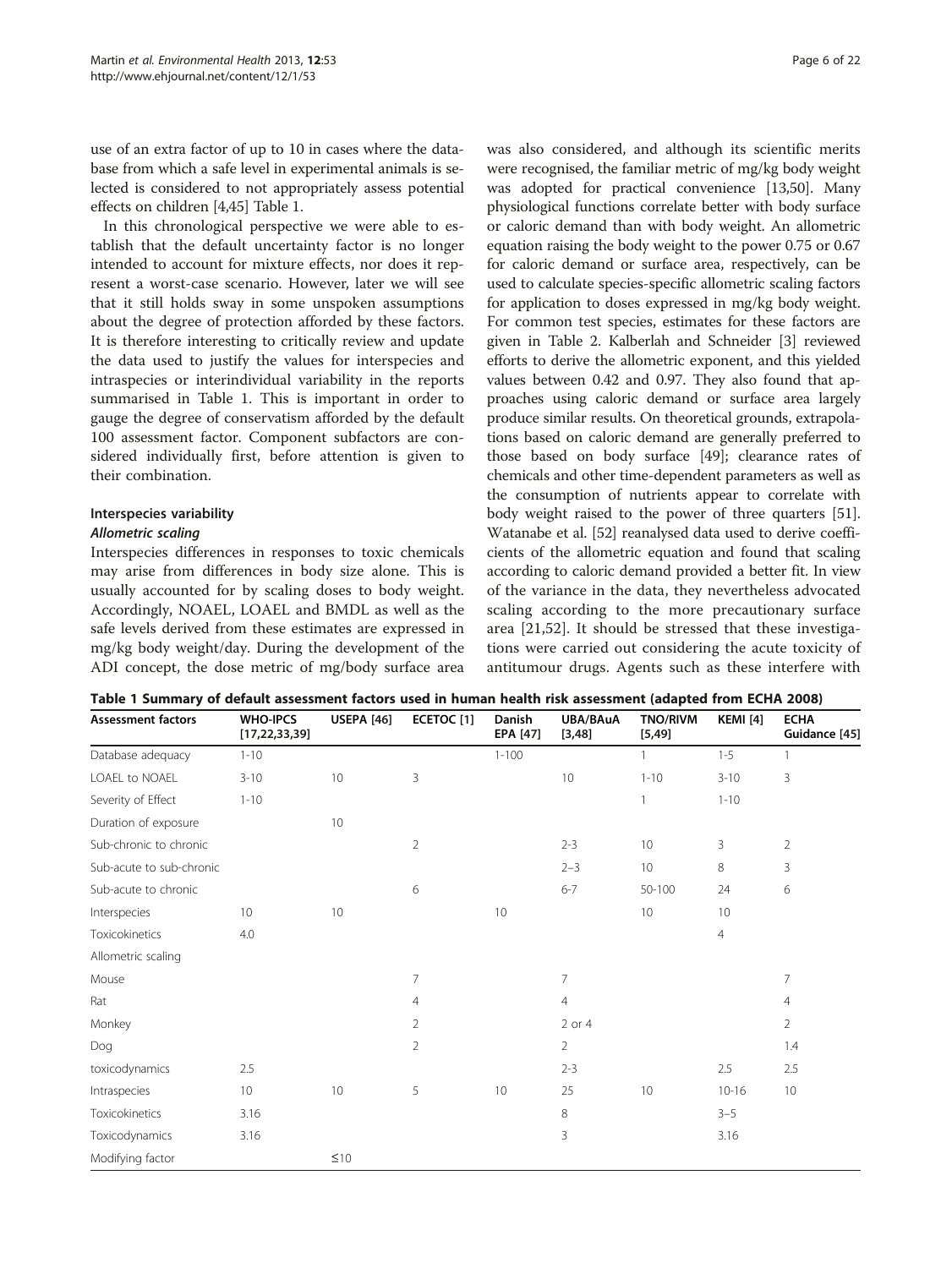<span id="page-6-0"></span>Table 2 Allometric scaling factors according to caloric demand and surface area for common experimental species

| <b>Test species</b> | Scaling factor for<br>caloric demand | Scaling factor for<br>surface area |  |  |  |  |
|---------------------|--------------------------------------|------------------------------------|--|--|--|--|
| Mice                |                                      | 14                                 |  |  |  |  |
| Rats                | 4                                    | 6                                  |  |  |  |  |
| Rabbits             | 2.4                                  | ζ                                  |  |  |  |  |
| Dogs                | 1.4                                  | 17                                 |  |  |  |  |

growth processes and are expected to follow more closely allometric scaling, but this may not hold true for toxicants with other modes of action [[51\]](#page-19-0). An extensive review of drug metabolism suggested that if renal disposition correlates adequately with allometric scaling, this may not be the case for hepatic metabolism [\[53](#page-19-0)]. It has therefore been recommended that an additional factor be applied to data from experimental animals to extrapolate safe levels in humans, in addition to dose extrapolation across species according to allometry [\[54](#page-19-0)].

#### Deviations from allometric rules

Brain weight and oxygen consumption also diverge from allometric scaling and this may mean that humans are more sensitive to neurotoxic effects than experimental animals. Another interesting example of deviation from the allometric rules is that of polychlorinated biphenyls (PCBs) for which NOAEL values for rats, mice and monkeys differed by several orders of magnitude [\[55](#page-19-0)]. Reproductive endpoints also depart from the allometric principle. Compared to rodents, the male human has relatively low sperm numbers and numbers of motile sperm with respect to that required for fertility [[3\]](#page-18-0).

In addition to interspecies variations that can be explained in terms of differences in size alone, there are differences in susceptibility to toxic injury related to species-specific toxicokinetic and toxicodynamic factors.

# Toxicokinetic interspecies differences

Schneider et al. [\[56\]](#page-20-0) compared pharmacokinetic parameters for the mouse, rat, guinea pig, hamster, cat, rabbit, dog, monkeys and the human. Their literature search yielded data for 71 substances and they calculated species ratios that were in good agreement with allometric scaling according to caloric demand. Griem et al. [[57](#page-20-0)] carried out an extensive review of in vitro data on the enzymatic transformation of substances in the rat, mouse and human for the liver, respiratory tract kidney and gastrointestinal tract. Some differences in enzymatic transformation of xenobiotics were observed between experimental animals and humans. These differences between species were not found to be systematically higher or lower for a given enzyme but rather enzymatic activity differed according to the organ system considered. For example, there were no discernible differences in in vivo CYP activity between rodents and humans, whereas in vitro CYP activity was considerably higher in the lungs of rodents compared to humans. An empirical model was used to assess the relevance of species differences observed in the liver in vitro for in vivo metabolism. Species differences observed in vitro were accurately predicted to persist in vivo for enzyme-substrate complexes with a low intrinsic clearance (the ability of organs such as the liver and kidney to metabolise or excrete a substrate). For higher intrinsic clearance rates (approximately five times the hepatic blood flow or higher), substrate transport in the blood became the rate-determining factor and interspecies ratios of hepatic clearance were in agreement with allometric scaling according to metabolic rate. Walton et al. [[58](#page-20-0)-[60](#page-20-0)] carried out literature searches of pharmacokinetic and metabolism studies in humans and animals for probe substrates of CYP1A2, glucuronidation and for compounds excreted unchanged in urine. Mean clearance ratios following oral absorption of CYP1A2 substrates were 6.2 and 10.2 for the rat and the mouse, respectively, compared to the human, evidently larger than the 4 default value assigned to the subfactor for toxicokinetic interspecies differences or the allometric scaling factors for those species [\[58\]](#page-20-0). The review of compounds excreted as glucuronides uncovered important differences between humans and test species, with some compounds excreted unchanged in test species, but not in humans. Another significant factor that would influence the internal dose was the extent of enterohepatic recirculation. The ratios of clearance values (the dose divided by the total systemic dose) in humans compared to test animals for drugs that were glucuronidated in humans varied from 38 for oxazepam in the rat to 0.095 for zomepirac in the rabbit [[59](#page-20-0)]. For compounds excreted unchanged primarily by renal excretion in both the human and experimental animals (following intravenous injection), ratios of plasma clearance in animals compared to humans varied from 0.26 in the dog for 1-aminocyclopropanecarboxylic acid to 35 in the mouse for cefotetan. The extent of plasma protein binding has a marked influence on tissue distribution and rates of excretion particularly by glomerular filtration [[60](#page-20-0)]. Toxicity also depends on the active form of the chemical, depending on whether toxicity is due to the parent compound, a highly reactive metabolite which disappears rapidly, or a stable metabolite capable of entering the circulation. Clewell et al. [[61](#page-20-0)] used pharmacologically based pharmacokinetic models where they applied mouse, rat and human parameters. They found that interspecies differences in toxicokinetics alone could exceed the default interspecies factor of 10 by up to ten-fold depending on the toxic form of the chemical.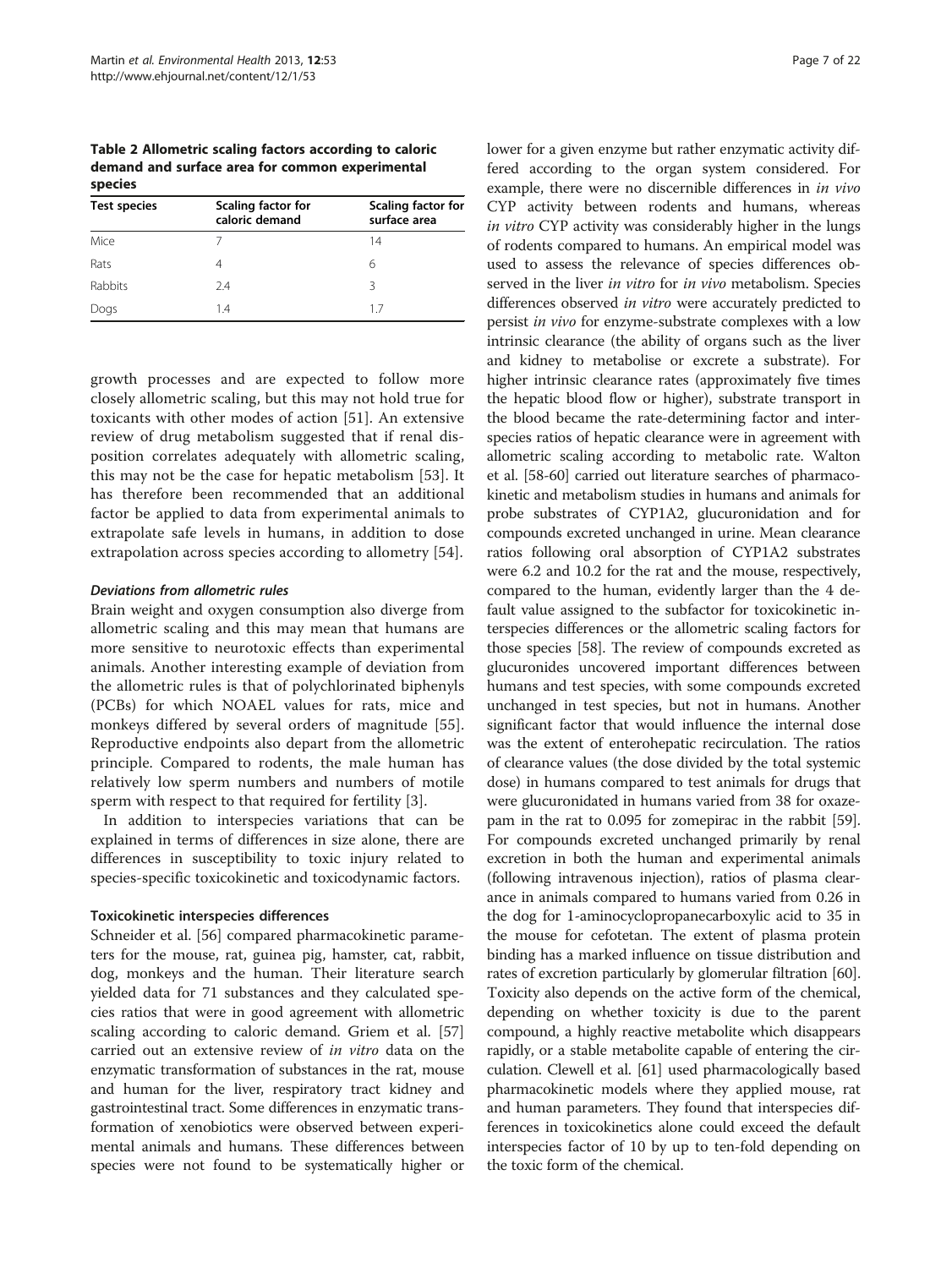## Toxicodynamic interspecies differences

There is generally a paucity of data regarding differences of sensitivity between species due to toxicodynamic parameters. A well known example of such variation is that of the acute toxicity of 2,3,7,8-tetrachlorodibenzop-dioxin (TCDD); differences of up to four orders of magnitude in the median lethal dose (LD50) between hamsters and guinea pigs were attributed to varying concentrations and functions of the intracellular arylhydrocarbon receptor (AhR) [\[3\]](#page-18-0).

There is therefore evidence that the sensitivity of experimental animals to the toxicity of chemical substances can deviate from allometric scaling and that there are also toxicokinetic and toxicodynamic differences between animals and humans that may render animals either more or less sensitive than humans. To assess how frequently, or for which proportion of chemicals an interspecies extrapolation factor may exceed the default values it is necessary to analyse datasets for groups of chemicals rather than individual substances or specific pathways. The following sections review the magnitude of interspecies differences derived from such datasets.

#### Quantitative evaluation of interspecies differences

Two types of data have been used for the quantitative evaluation of interspecies differences. Firstly, there are preclinical data for pharmaceuticals in test animals and these have been used to compare toxic doses with those derived from human clinical data (summarised in Table [3](#page-8-0)). Secondly, comparisons of toxicity evaluations between animal species have been made and these are presented in Table [4](#page-9-0).

Comparisons of toxic or tolerable doses between animals and humans have been conducted mostly for antineoplastic agents. There is considerable overlap between the datasets used for these analyses. Further, this type of data suffers from a number of limitations that were best enunciated by Price et al. [[69\]](#page-20-0);

- Maximum tolerated doses (MTD) for anti-cancer drugs in humans are by definition associated with toxic effects in some subjects, and therefore cannot easily be compared with NOAELs derived from animal experiments where effects are usually less obvious.
- Data were drawn from short-term studies of acute toxicity rather than chronic exposure.
- The toxicological endpoints used across species or across compounds may differ.
- Anti-cancer drugs are normally administered by injection and do not reflect interspecies differences in absorption from the gastro-intestinal tract or first-pass metabolism in the liver.
- Many anti-neoplastic agents are direct-acting compounds that target rapidly dividing cells and are

therefore not representative of the universe of general chemicals.

- MTDs for chemotherapeutic drugs in humans are derived from patients with advanced stages of cancer who are likely to be more sensitive to toxic effects than healthy adults.
- Dose metrics such as MTDs and NOAELs include measurement error.

In addition to chemotherapeutic drugs, a couple of studies analysed data for other pharmaceuticals and Dourson and Stara [\[31\]](#page-19-0) included two other studies, one reporting values for the toxicity of poisonous metal compounds and another listing data on the toxicity of a limited number of pesticides. Two main conclusions can be drawn from the data presented in Table [3;](#page-8-0) smaller animals appear less sensitive than larger animals (medians for ratios are generally in good agreement with allometric principles according to basal metabolic rate), and the default value of 10 is likely to be exceeded for a significant proportion of chemicals. The reported values for the 95th percentiles for the distribution of interspecies ratios indicate that variations between chemicals are far greater than interspecies variations.

The rationale for considering differences in toxic responses between animal species is that their magnitude is expected to be similar to the differences observed between animals and humans. The main advantage of this type of dataset is that they include several classes of chemicals and are therefore more representative of the universe of chemicals. Table [4](#page-9-0) illustrates again good agreement between measures of central tendency (mean or median) with allometric scaling, whilst measures of spread such as range or percentile values demonstrate large differences in the sensitivity of animal species from chemical to chemical. Chemical-to-chemical variation also appears to be heavily influenced by the endpoints used as a basis for comparisons. Potency differences based on LD50 were much smaller than the speciesspecies differences based on NOAELs. Calabrese and Baldwin [\[72](#page-20-0)] applied a different approach to derive an interspecies uncertainty factor of 26 (Table [4\)](#page-9-0). They assumed that susceptibility to toxic substances has an evolutionary basis and is related to phylogenetic distance and used a large aquatic toxicity database, without adjusting for allometry.

In summary, the level of conservatism afforded by the default factor of 10 for interspecies differences depends on the animal species that is considered for analysis. The allometric scaling factor agrees reasonably well with the median of all chemical-specific interspecies factors. Thus, the allometric scaling factor will overestimate interspecies differences for half of the chemicals and underestimate it for the other half. For rodent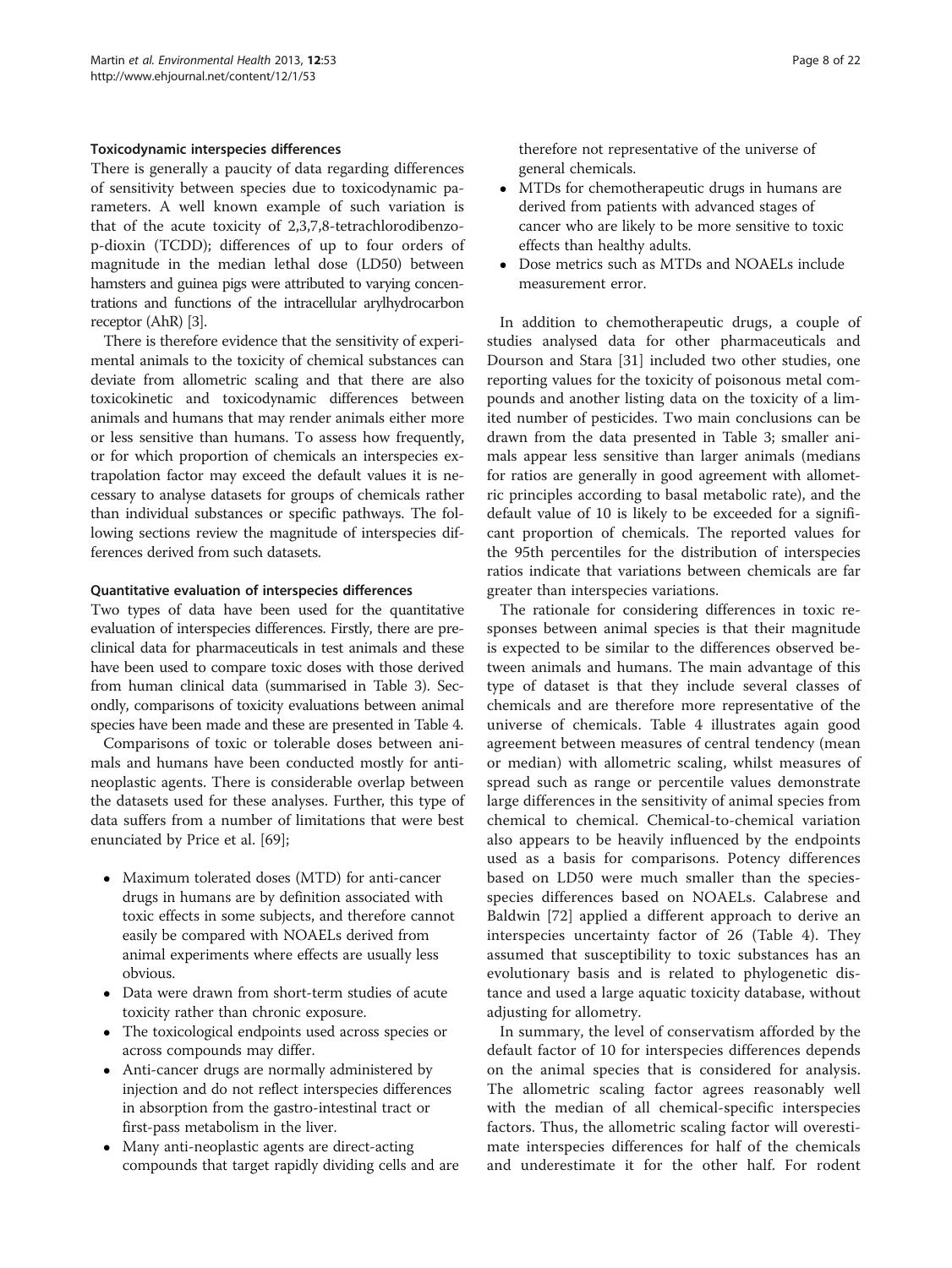| <b>Substances</b><br>dataset                                         | rable 5 Quantitative evaluation on interspectes unierences using numan and annilar data<br>Dose metric | <b>Species</b>                                   | <b>Results</b>                                                                                                                                              | Reference |
|----------------------------------------------------------------------|--------------------------------------------------------------------------------------------------------|--------------------------------------------------|-------------------------------------------------------------------------------------------------------------------------------------------------------------|-----------|
| Poisonous metal<br>compounds                                         | Toxic doses                                                                                            | Rat                                              | 2.5 <toxic dose<sub="">Rat/Toxic<br/>dose<sub>Human</sub>&lt;152</toxic>                                                                                    | $[31]$    |
|                                                                      |                                                                                                        |                                                  | Geometric mean $(GM) = 12$                                                                                                                                  |           |
| 18 chemotherapeutical<br>agents                                      | Lethal Dose (LD)10 and<br>Maximum Tolerated Dose<br>(MTD)                                              | Mouse, rat, hamster, dog,<br>monkey              | LD10 (mg/m <sup>2</sup> )/3 carries 5.9%<br>probability of exceeding MTD <sub>Human</sub>                                                                   | [62, 63]  |
| 10 pesticides (single<br>dose) and 12 pesticides<br>(repeated doses) | Various toxic doses                                                                                    | Rat, dog, pig, calf, cow,<br>horse, sheep, steer | 1.9 <acute dose<sub="" fatal="" non="">Animal/Acute<br/>non fatal dose<sub>Human</sub>&lt;100</acute>                                                       | [31,64]   |
|                                                                      |                                                                                                        |                                                  | $GM = 11$ .                                                                                                                                                 |           |
|                                                                      |                                                                                                        |                                                  | 0.58 <chronic dose<sub="">Animal/Chronic<br/><math>dose_{Human} &lt; 9.4</math></chronic>                                                                   |           |
|                                                                      |                                                                                                        |                                                  | $GM = 2.9$ .                                                                                                                                                |           |
| 40 anticancer agents                                                 | <b>MTD</b>                                                                                             | Dogs, monkeys                                    | MTD/10 carries a clinical risk human<br>toxicity of 3% (3 out of every 100<br>drugs)                                                                        | $[65]$    |
| 107 pharmaceuticals (?)                                              | Toxicity indices                                                                                       | 4 to 6 laboratory animal<br>species              | Extrapolation of doses (mg/kg) from<br>white rats to man exaggerated<br>tolerable dose 5.5- to 40-fold                                                      | [66]      |
| 25 chemotherapeutic<br>agents                                        | LD10 and MTD                                                                                           | Mouse, rat, hamster, dog,<br>monkey              | The predicted MTD <sub>Human</sub> is<br>overestimated for 20% of agents<br>using 0.75 power (caloric demand)<br>scaling, less with body surface<br>scaling | $[52]$    |
| 26 pharmaceuticals                                                   | Maximum therapeutic<br>equivalent dose and<br>toxicokinetic parameters                                 | Up to 4 laboratory animal<br>species             | Scaling according to metabolic rate<br>underestimated risk to man in 59%<br>of cases                                                                        | $[67]$    |
| 63 anti-neoplastic drugs                                             | LD10, Toxic Dose Low<br>(TDL) and MTD                                                                  | Rat, mouse, hamster, dog,<br>monkey              | LD10 or $TDL_{Mouse}/MTD_{human} = 8.0$<br>$($ P95 = 50.9)                                                                                                  | [68]      |
|                                                                      |                                                                                                        |                                                  | LD10 or $TDL_{Hamster}/MTD_{human} = 7.6$<br>$($ P95 = 52.1)                                                                                                |           |
|                                                                      |                                                                                                        |                                                  | LD10 or $TDL_{Rat}/MTD_{human} = 2.6$<br>$(P95 = 21.7)$                                                                                                     |           |
|                                                                      |                                                                                                        |                                                  | LD10 or $TDL_{Monkey}/MTD_{human} = 2.4$<br>$($ P95 = 15.3)                                                                                                 |           |
|                                                                      |                                                                                                        |                                                  | LD10 or $TDL_{Doq}/MTD_{human} = 1.2$<br>$($ P95 = 7.0)                                                                                                     |           |
| 61 anti-neoplastic drugs                                             | LD10 and MTD                                                                                           | Mouse, rat, dog, monkey                          | $LD10_{Mouse}$ /MTD <sub>Human</sub> > 10 for 37%<br>compounds                                                                                              | $[69]$    |
|                                                                      |                                                                                                        |                                                  | $LD10_{Rat}$ /MTD <sub>Human</sub> >10 for 19%<br>compounds                                                                                                 |           |
|                                                                      |                                                                                                        |                                                  | LD10 <sub>Monkey</sub> /MTD <sub>Human</sub> >10 for 5%<br>compounds                                                                                        |           |
|                                                                      |                                                                                                        |                                                  | $LD10_{Dog}$ /MTD <sub>Human</sub> > 10 for 3%<br>compounds                                                                                                 |           |

<span id="page-8-0"></span>

species routinely used in chemical hazard assessment, the allometric scaling factors (Table [2](#page-6-0)) are relatively close to 10, and this value may be exceeded for a sizeable proportion of chemicals.

#### Intraspecies variability

Although not usually inbred, strains of laboratory animals are genetically fairly uniform and are bred to produce responses with small variations. In contrast, considerably larger inter-individual variation occurs within the human general population. Genetic heterogeneity, age, gender and acquired susceptibility factors such as disease state, diet, stress and previous exposures are among the factors that will lead to marked differences in susceptibility to toxic injury. The scientific basis for the intraspecies default factor of 10 has been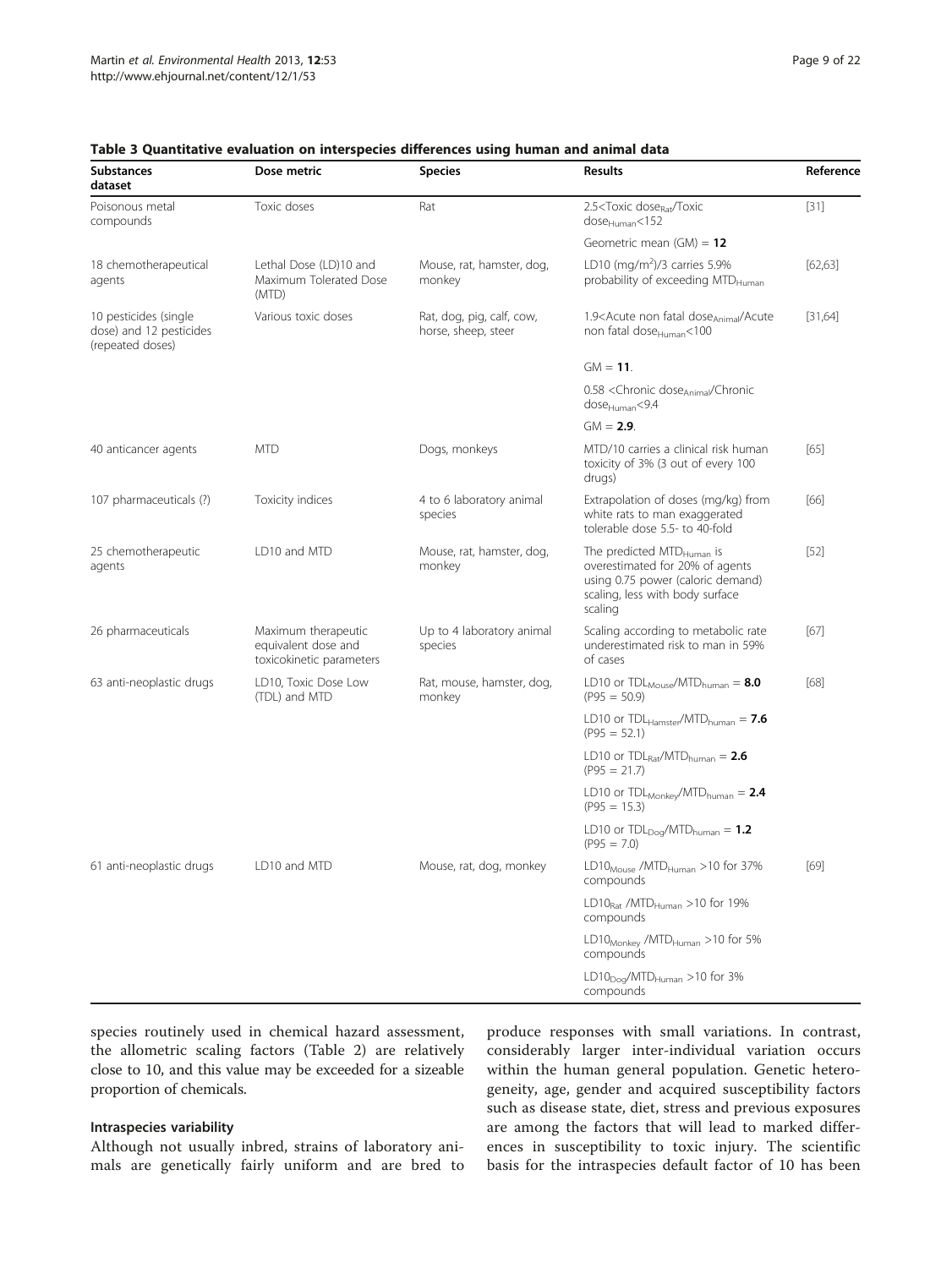| Substances dataset                                                      | Dose metric                             | <b>Species</b>                                                 | <b>Results</b>                                                                                                                             | Reference |
|-------------------------------------------------------------------------|-----------------------------------------|----------------------------------------------------------------|--------------------------------------------------------------------------------------------------------------------------------------------|-----------|
| 190 chemicals                                                           | <b>TD50</b>                             | Mouse and rat                                                  | Median $TD50_{Mouse} / TDS0_{Rat}$ ratio = 2.4                                                                                             | $[70]$    |
|                                                                         |                                         |                                                                | 20% of ratios exceeded 10                                                                                                                  |           |
| 69 pesticides                                                           | <b>NOAEL</b>                            | Mouse, rat and dog                                             | NOAEL <sub>Rat</sub> /NOAEL <sub>Dog</sub> : 1.58 (0.99-2.24)                                                                              | [71]      |
|                                                                         |                                         |                                                                | NOAEL <sub>Mouse</sub> /NOAEL <sub>Rat</sub> : 3.87 (2.24-6.32)                                                                            |           |
|                                                                         |                                         |                                                                | NOAEL <sub>Mouse</sub> /NOAEL <sub>Dog</sub> : 7.07 (3.53-13.42)                                                                           |           |
| Binary interspecies<br>comparisons from<br>dozens to over 500<br>agents | Mostly LC50                             | Aquatic species                                                | Orders-within-Classes Extrapolation                                                                                                        | $[72]$    |
|                                                                         |                                         |                                                                | Weighted mean of uncertainty factor (UF) prediction<br>interval (PI): 26 (95% PI), 35 (99% PI)                                             |           |
|                                                                         |                                         |                                                                | Upper 95% UFs: 65 (95% PI), 88 (99% PI)                                                                                                    |           |
| 184 substances                                                          | <b>NOAEL</b>                            | Mouse, rat, dog                                                | NOAEL <sub>Rat</sub> /NOAEL <sub>Dog</sub> : 1.3 (P95 = 18.8)                                                                              | $[49]$    |
|                                                                         |                                         |                                                                | $NOAEL_{Mouse}$ / $NOAEL_{Rat}$ : 4.2 (P95 = 73.9)                                                                                         |           |
|                                                                         |                                         |                                                                | $NOAEL_{Mouse}$ / $NOAEL_{Doq}$ : 6.4 (P95 = 124.6)                                                                                        |           |
| 198 substances                                                          | <b>NOAEL</b>                            | Mouse, rat, dog                                                | NOAEL <sub>Rat</sub> /NOAEL <sub>Dog</sub> : 2.3 (P95 = 27)                                                                                | $[73]$    |
|                                                                         |                                         |                                                                | $NOAEL_{Mouse} / NOAEL_{Rat}$ : 3.2 (P95 = 37)                                                                                             |           |
|                                                                         |                                         |                                                                | $NOAEL_{Mouse} / NOAEL_{Doq} : 5.9 (P95 = 50)$                                                                                             |           |
| 217 substances                                                          | LD50                                    | Mouse, hamster, guinea<br>pig, rat, cat, rabbit,<br>monkey dog | LD50 <sub>Mouse</sub> /LD50 <sub>Rat</sub> = 0.86 (P95 = 2.52)                                                                             |           |
|                                                                         |                                         |                                                                | LD50 <sub>Hamster</sub> /LD50 <sub>Rat</sub> = 1.2 (P95 = 1.33)                                                                            |           |
|                                                                         |                                         |                                                                | LD50 <sub>Guineapig</sub> /LD50 <sub>Rat</sub> = $0.71$                                                                                    |           |
|                                                                         |                                         |                                                                | $($ P95 = 2.96)                                                                                                                            | [68]      |
|                                                                         |                                         |                                                                | $LD50Cat/LD50Rat= 0.31 (P95 = 1.47)$                                                                                                       |           |
|                                                                         |                                         |                                                                | LD50 <sub>Rabbit</sub> /LD50 <sub>Rat</sub> = 0.76 (P95 = 2.46)                                                                            |           |
|                                                                         |                                         |                                                                | LD50 <sub>Monkey</sub> /LD50 <sub>Rat</sub> = 0.63 (P95 = 0.88)                                                                            |           |
|                                                                         |                                         |                                                                | LD50 <sub>Dog</sub> /LD50 <sub>Rat</sub> = 0.82 (P95 = 4.87)                                                                               |           |
| 216 pesticides                                                          | NOAEL                                   | Mouse, rat, dog                                                | $NOAEL_{Mouse}/NOAEL_{Rat} = 2.22 (P95 = 24.2)NOAEL_{Rat}/$<br>$NOAELDoa = 1.70 (P95 = 16.6)$                                              | [68]      |
|                                                                         |                                         |                                                                | $NOAEL_{Mouse}/NOAEL_{Doq} = 6.00 (P95 = 44.8)$                                                                                            |           |
| 58 compounds                                                            | NOAEL and Critical<br>Effect Dose (CED) | Mouse, rat                                                     | $NOAEL_{Mouse}/NOAEL_{Rat}$ : P95 = 15.5; GSD = 3.4                                                                                        | $[74]$    |
|                                                                         |                                         |                                                                | $\text{CED}_{\text{Mouse}}$ /CED <sub>Rat</sub> : P95 = 5.6                                                                                |           |
|                                                                         |                                         |                                                                | Default value of 10 corresponds to 49th percentile and<br>71st percentile of mouse to human and rat to human<br>distributions respectively |           |

<span id="page-9-0"></span>Table 4 Quantitative evaluation on interspecies differences using only animal data

scrutinised either by considering variations within the healthy adult population or by considering the sensitivity of specific subsets of the population thought to be particularly vulnerable to toxicity. Here, datasets and studies examining inter-individual variability within the healthy adult population are considered first, before differences in sensitivity related to genetic polymorphisms in metabolising enzymes, due to gender, disease or old age, and finally toxicokinetics in young children are reviewed.

#### Inter-individual variability in healthy adults

The only study investigating the overall inter-individual variability of healthy adults is actually based on rats rather than humans. Dourson and Stara [\[31\]](#page-19-0) used a data set from Weil [[75](#page-20-0)] with dose–response slopes for 490 acute lethality tests of carcinogenic agents in rats to assess the protection afforded by an intraspecies factor of 10. The resulting distribution of adjustment factors (required to scale down a median response by three probits to correspond to 0.13% mortality) suggested that for 8%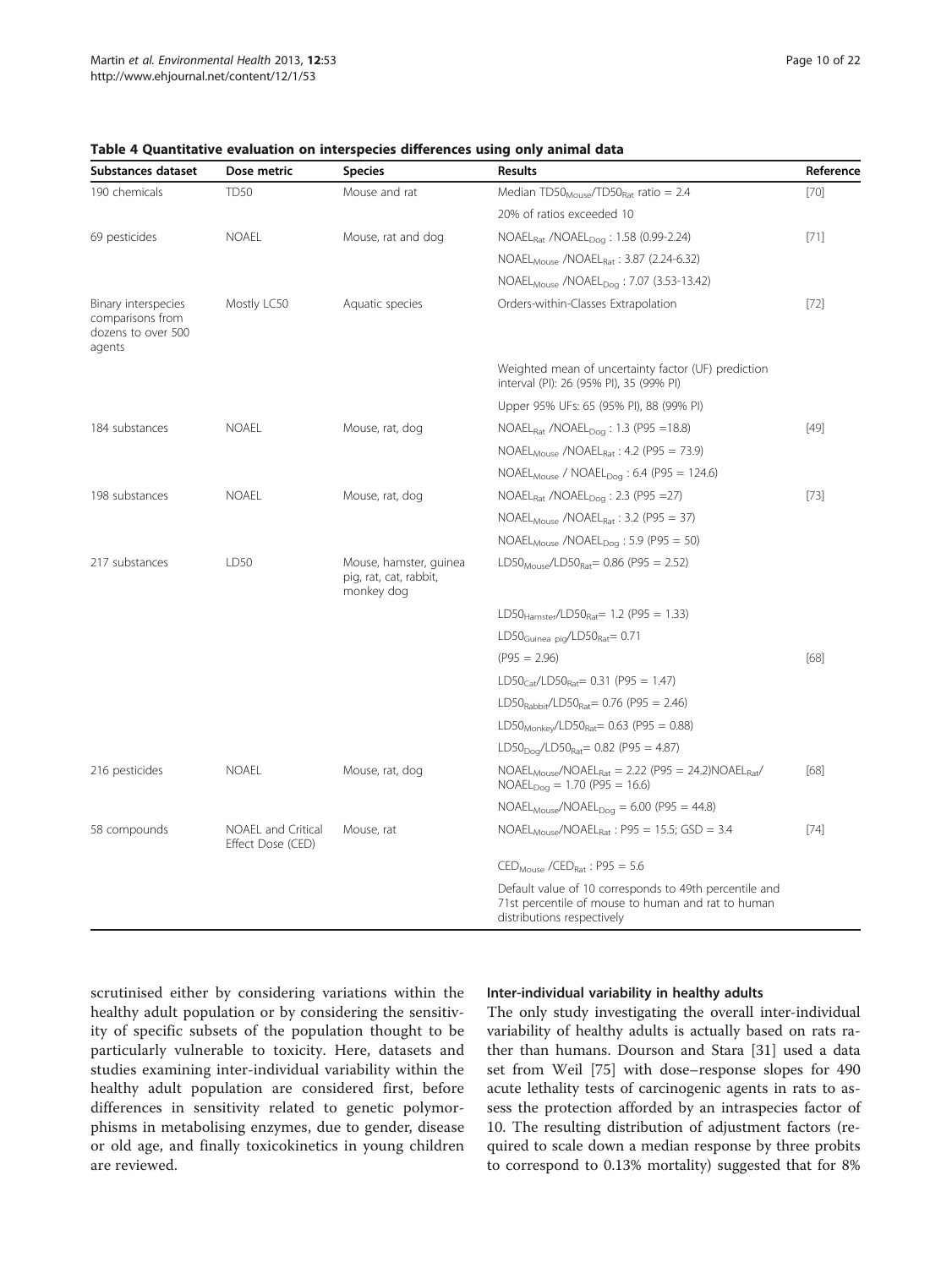of the chemicals considered an adjustment factor greater than 10 would be required. The authors acknowledged several limitations to their approach, particularly the use of animal data and the use of LD50s rather than NOAELs. Other analyses of data related to inter-individual differences have considered toxicokinetic variation and toxicodynamic variation separately.

#### Inter-individual toxicokinetic variation

Available datasets related to toxicokinetic parameters in humans are generally restricted to pharmaceuticals, occupational exposures, and some food additives. An early dataset often referred to is that of Hattis et al. [\[38\]](#page-19-0). Studies (mostly from 1979–1985) which contained individual human data on pharmacokinetic parameters in at least five healthy adults for 49 chemicals (pharmaceuticals) were retrieved from the scientific literature. The median and 95% range of all geometric standard deviations (GSDs) were reported for each toxicokinetic parameter in two subsequent papers [\[76,77\]](#page-20-0). While the medians indicate that the default value of 3.2 for inter-individual toxicokinetics (Figure [1\)](#page-4-0) would be sufficient for healthy adults for 50% of chemicals, the upper limit value of the 95% ranges suggest this may not be the case for all chemicals.

Renwick and Lazarus [[78](#page-20-0)] carried out a similar review and found toxicokinetic data for 60 compounds. If one assumes that toxicokinetic inter-individual variability is log-normally distributed, about 9,000 persons per million would not be protected by the default value of 3.2.

Both datasets were combined and extended and the combined database is freely available [\(http://www2.clarku.](http://www2.clarku.edu/faculty/dhattis/#Web Site Description) [edu/faculty/dhattis/#Web Site Description](http://www2.clarku.edu/faculty/dhattis/#Web Site Description)). It includes data from the peer-reviewed scientific literature as well as some supplied by the US EPA [[79\]](#page-20-0). Figure six in that paper again shows that if the medians of  $Log<sub>10</sub>(GSD)$  indicate that the default value of 3.2 would be sufficient for half of all chemicals, their 10-90% range suggest it would not be sufficient when all chemicals are considered.

In an effort to derive uncertainty factors for specific metabolic pathways, Dorne et al. [\[80\]](#page-20-0) presented the results of several literature reviews of human variability in 14 of the main routes of metabolism including phase I enzymes, phase II enzymes and renal excretion. Ranging from 1.6 to 2.7, the pathway-specific uncertainty factors that protect 99% of the healthy adult population were all smaller than 3.2, when monomorphic pathways, where a gene for a specific enzyme is found in only one form throughout the human species, are considered. However, this was not the case for polymorphic pathways and genetic polymorphisms are discussed as part of sensitive subgroups.

#### Inter-individual toxicodynamic variation

This subfactor (3.2) is intended to allow for interindividual differences in response to the active form of

the compound in the systemic circulation. Data supporting toxicodynamic variability therefore requires separation from kinetic variability. A particular difficulty in ascertaining toxicodynamic variation experimentally is that it would ideally require precise measures of the dose delivered at the target site and this is more readily achieved in vitro, ex vivo or by pharmacologically based pharmacokinetic (PBPK) modelling. Nonetheless, the earliest dataset on toxicodynamic variability was assembled by Renwick and Lazarus [\[78](#page-20-0)] who identified in vivo plasma concentration-response data for 49 compounds. Much of the data was for the clinical treatment of patients and disease and aging processes may have contributed to variability. The estimated number of people not covered by the 3.2 default value for inter-individual toxicodynamic variation approached 19,000 per million assuming a lognormal distribution, well above a desired level of protection of 1 per 100,000.

The database described above also contains observations of systemic pharmacodynamic variability for 13 chemicals (Table VI in Hattis et al. [[79\]](#page-20-0)). Many of the  $Log<sub>10</sub>(GSD)$  (13 out of 21 toxicodynamic parameters) and most of their 5-95% range (19 of 21 toxicodynamic parameters) exceeded 0.2 suggesting that a factor greater than the default value of 3.2 would be needed to account for toxicodynamic intraspecies variability. An update of this database included 41 data groups (measurement of a particular parameter for a particular chemical) relating a response or physiological parameter to the internal concentration after systemic delivery [[81](#page-20-0)]. The 90th percentiles of  $Log<sub>10</sub>(GSD)$  of these data was approximately 0.6 suggesting that a 10-fold factor may be justified for pharmacodynamic variability alone in some cases. The authors found that pharmacodynamic variability is generally larger than pharmacokinetic variability.

# Degree of protection from the intraspecies variation default factor

From both the databases described in the previous sections, the proportion of healthy adults that fall into the range of 10 for inter-individual variability was estimated. Assuming that inter-individual variability is log-normally distributed, Renwick and Lazarus [[78\]](#page-20-0) expected that 162 people per million would not be covered by the default uncertainty factor.

From their database, Hattis et al. [[82](#page-20-0)] estimated an overall inter-individual variability intended to cover several types of exposures (e.g. inhalation, ingestion) and effects (chronic or acute). The authors estimated the fraction of people that might show a response at one tenth of the dose that produces a response in 5% of exposed people. The Hattis database also includes some variability in uptake that arguably ought to be accounted for in exposure assessment rather than hazard assessment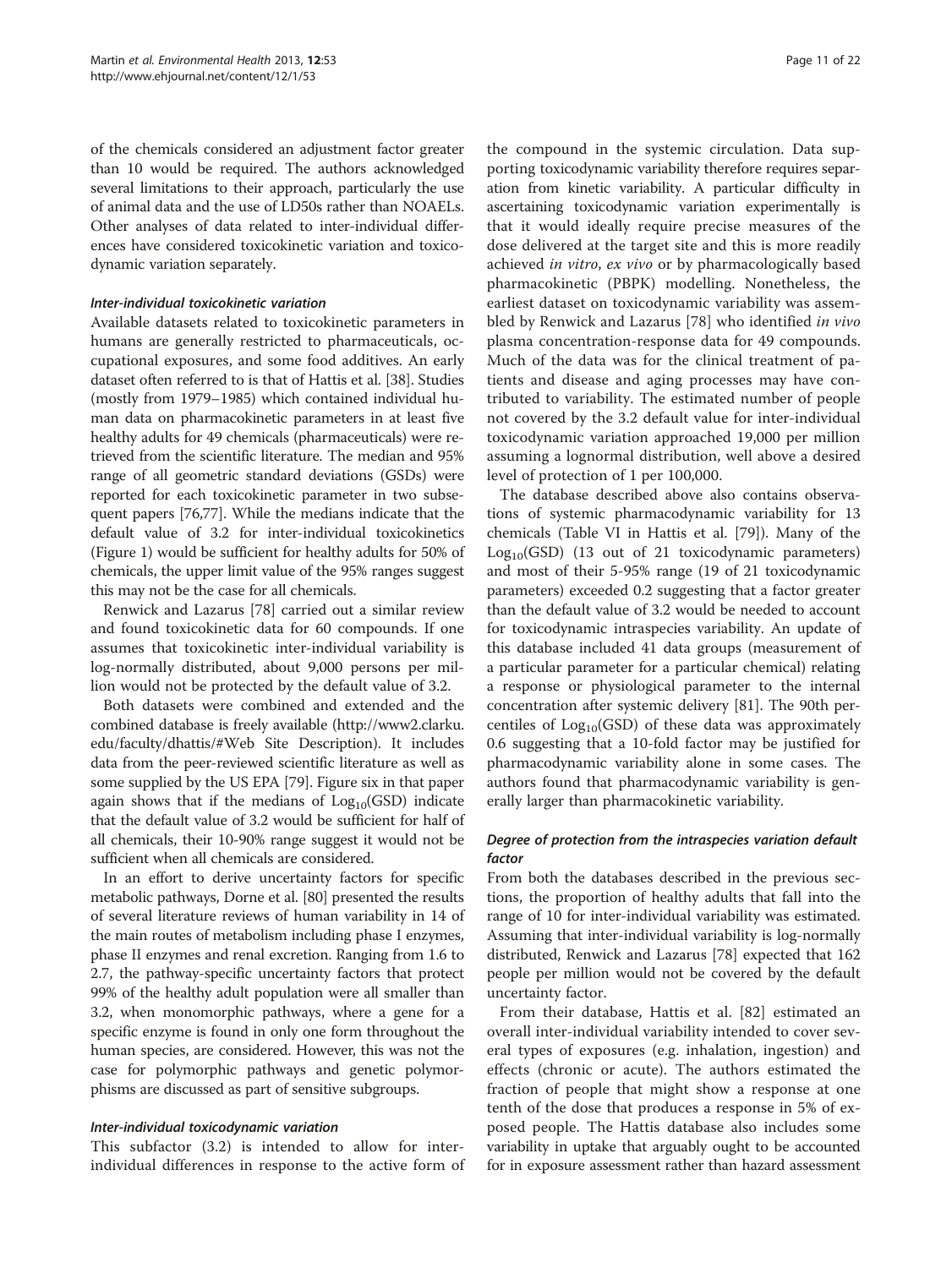and the derivation of safe levels. For half the chemicals, nearly 8 people in 100,000 would respond to chronic oral exposure based on perfect drug compliance or about 2 people in 10,000 based on chronic ingestion of a toxicant (includes variability in ingestion behaviour). When considering 95% of chemicals, these values increase to 2 and 3 in every 1,000 people respectively.

It therefore becomes apparent that the default uncertainty factor for intraspecies variability falls short of the level of protection aspired to in the 'Straw Man Proposal' (less than 1/100,000 incidence over background with 95% confidence of a minimally adverse response in a standard general population of mixed ages and genders) even when considering exclusively the variability in healthy adults [\[19\]](#page-19-0). Further, Hattis et al. [\[82](#page-20-0)] enunciate a number of caveats and limitations with the database and methods to quantify variability;

- The toxicity database is assumed to be representative of the universe of chemicals.
- Toxicological parameters for susceptibility are assumed to follow a unimodal Log-normal distribution, however it may not be the case, e.g. when subgroups of the population are particularly sensitive.
- Multiplicative approaches also assume independence of each factor contributing to overall variability. Interdependence of various parameters cannot be excluded and could significantly modify expected fraction of people at the extreme tails of population distribution.
- Distributions of variability also include variability due to measurement error.

# Inter-individual variability in susceptible subgroups

The susceptibility of specific population subgroups to the toxic effects of certain chemicals potentially gives rise to multimodal distributions and this contradicts the assumption of unimodality made in the analyses summarised above. The aim is then to protect a reasonable proportion of this sensitive subgroup, and the intraspecies variability factor ought to extend the median for the general population to the percentile of the sensitive subgroup to be protected (see Figure [2](#page-12-0)).

#### Gender differences

The physiological distinctions between men and women in terms of body weight, tidal volume, water and fat content are relatively small when normalised according to body weight [[48](#page-19-0)]. Nonetheless, differences in lean body mass, percent body fat and to some extent plasma protein concentrations result in variations in volumes of distribution, observed to be consistent with the hydrophilicity or lipophilicity of compounds and gender-dimorphisms in fat

content and lean body mass [[83](#page-20-0)]. Gastric pH can influence the absorption of weak acids and bases ingested. Women secrete less gastric acid and have a shorter gastric emptying time. Gastric emptying time is also influenced by sex hormones, particularly during pregnancy and following use of pharmaceutical hormones [[83\]](#page-20-0). Gender disparity has been observed in some Phase I metabolic P450 isoenzymes such as CYP1A2, CYP3A4, CYP2D6, CYP2C19 and is thought to arise from differences in sex hormones, body weight, body water content and diet [\[61\]](#page-20-0). Pregnancy influences many physiological parameters such as cardiac output that will in turn influence elimination processes such as the glomerular filtration rate. Lactational excretion of lipophilic compounds is a major gender-specific elimination route, as well as a route of exposure for neonates [[61](#page-20-0)]. Krasovskii [\[66](#page-20-0)] reports that the toxicity of 149 substances differed by 2- to 3-fold between male and female rats. Greater toxicodynamic differences are expected to result if the mode-of-action of a substance affects sexspecific differences such as the regulation of hormones or specific damage to the sex organs [\[3](#page-18-0)]. Such differences are generally addressed by the design of experimental studies rather than multiplication by a factor.

# Genetic polymorphisms

Calabrese's [\[84](#page-20-0)] early attempt to characterise human inter-individual variability suggested that genetically determined biochemical differences could result in variability spanning several orders of magnitude. Polymorphisms appear to be more frequent in genes encoding xenobiotic metabolising enzymes than in other genes. It is hypothesised that this may be due to the fact that the former evolved as an adaptive response to the environment. This in turn results in sometimes large ethnic differences in the distribution of specific genotypes [\[4](#page-18-0)]. Accordingly, most of the research in this area has focused on polymorphic enzymes involved in xenobiotic metabolism but it is increasingly recognised that genes involved in host (toxicodynamic) responses to chemical stressors can also be polymorphic.

Dorne et al. [[80](#page-20-0)] derived pathway-specific uncertainty factors including some polymorphic metabolic pathways and found that inter-individual variability factors of up to 26 (CYP2C19), 52 (CYP2D6) and 5.2 (N-acetyltransferases) would be necessary to protect 99% of poor metabolisers and slow acetylators. The frequency of specific polymorphisms differs between ethnic groups and this led Dorne to assign different pathway-specific uncertainty factors in different ethnic groups [[80](#page-20-0)]. Recent reviews of polymorphisms in metabolism genes and host defence enzymes have been carried out [\[85,86](#page-20-0)]. For six phase I and phase II enzymes, information about the influence of the polymorphisms on enzyme function was incorporated with genotype frequency in different ethnic populations to generate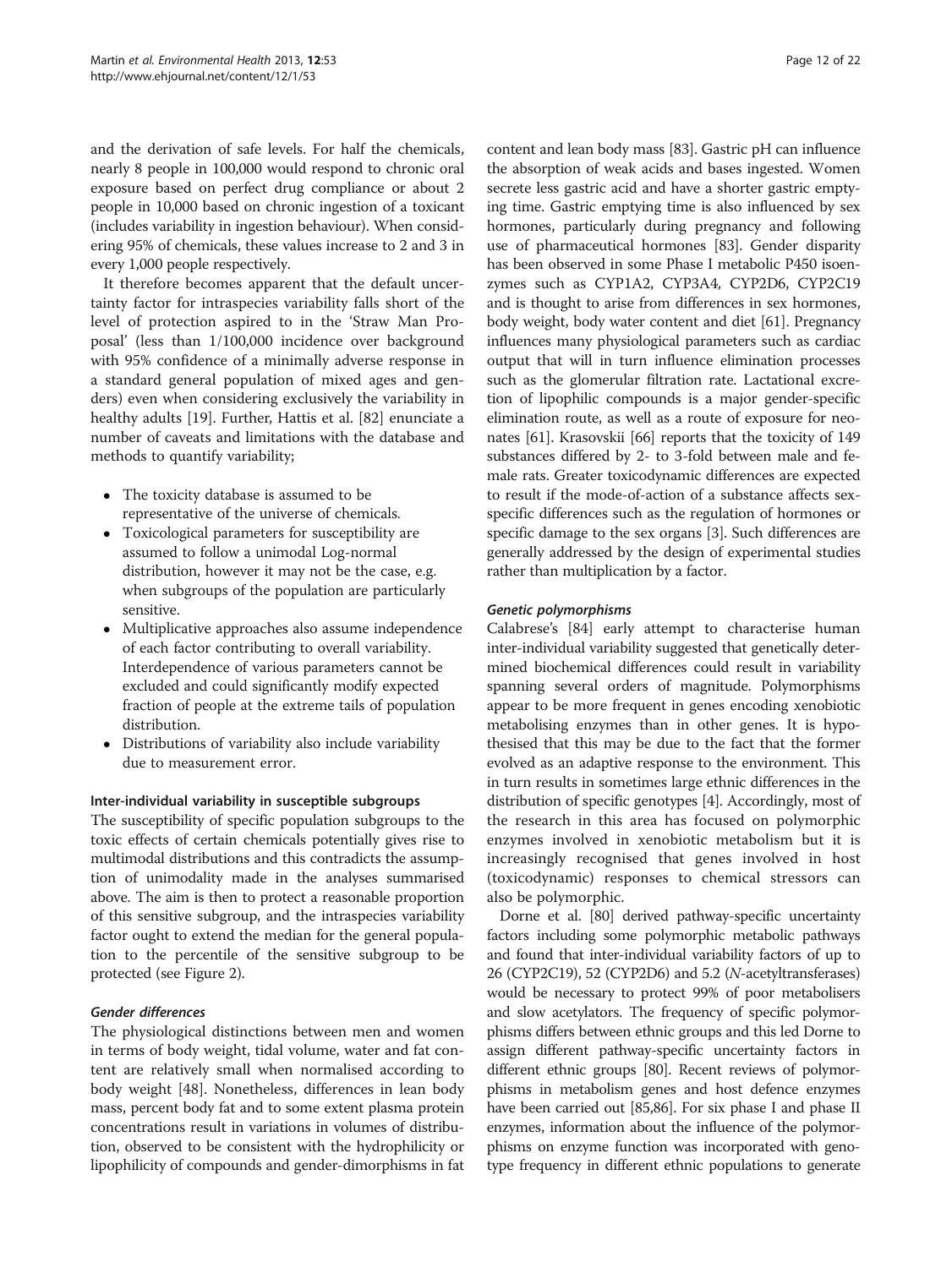<span id="page-12-0"></span>

distributions of phenotypes. The ratios of medians of all data to the 1st or 99th percentile of the sensitive subgroup generally exceeded the default sub-factor for inter-individual variability of 3.2 with values reaching 90-fold [\[85](#page-20-0)].

Moreover, Dorne and Papadopoulos [\[87\]](#page-20-0) reviewed 200 studies of toxicokinetic interactions such as enzyme induction or inhibition for therapeutic doses of major probe substrates of polymorphic CYPs. The authors' conclusion was that the default intraspecies subfactor for toxicokinetic differences did not cater for toxicokinetic interactions.

It should nonetheless be noted that these differences in enzymatic activity will not necessarily be reflected in internal doses due to compensating metabolic pathways related to overlapping substrate specificity and other toxicokinetic parameters. PBPK modelling is required to predict the variability of the resulting internal doses. Applied to warfarin and parathion, this approach yielded a 95th percentile to median ratio of 3.4 for parathion and a 99th percentile to median ratio of 26 for warfarin [\[88\]](#page-20-0), implying uncertainty factors exceeding the default subfactor

of 3.2 for inter-individual variabibility in toxicokinetics. However, it is obvious that this approach requires simplifying assumptions in relation to the relative contribution of multiple enzymatic systems to metabolism and the extent of inhibition or induction of these pathways due to co-exposures and other environmental factors [\[89\]](#page-20-0), and accordingly the outcome of uncertainty factor estimations should be regarded with caution.

# Differences in health-impaired and elderly people

Ageing affects the efficiency of metabolism and the elimination of xenobiotics. In principle, this could result in a higher sensitivity of elderly people to substances. Particularly, decreases in circulatory efficiency may conceivably compromise the effectiveness with which a compound is distributed in the body. Elderly people are also more likely to be affected by chronic health impairment and excess weight. It is well established that disease can affect the disposition of xenobiotics. Chronic Obstructive Pulmonary Disease is associated with alterations of cardiac output. Heart, kidney and liver disease will expectedly also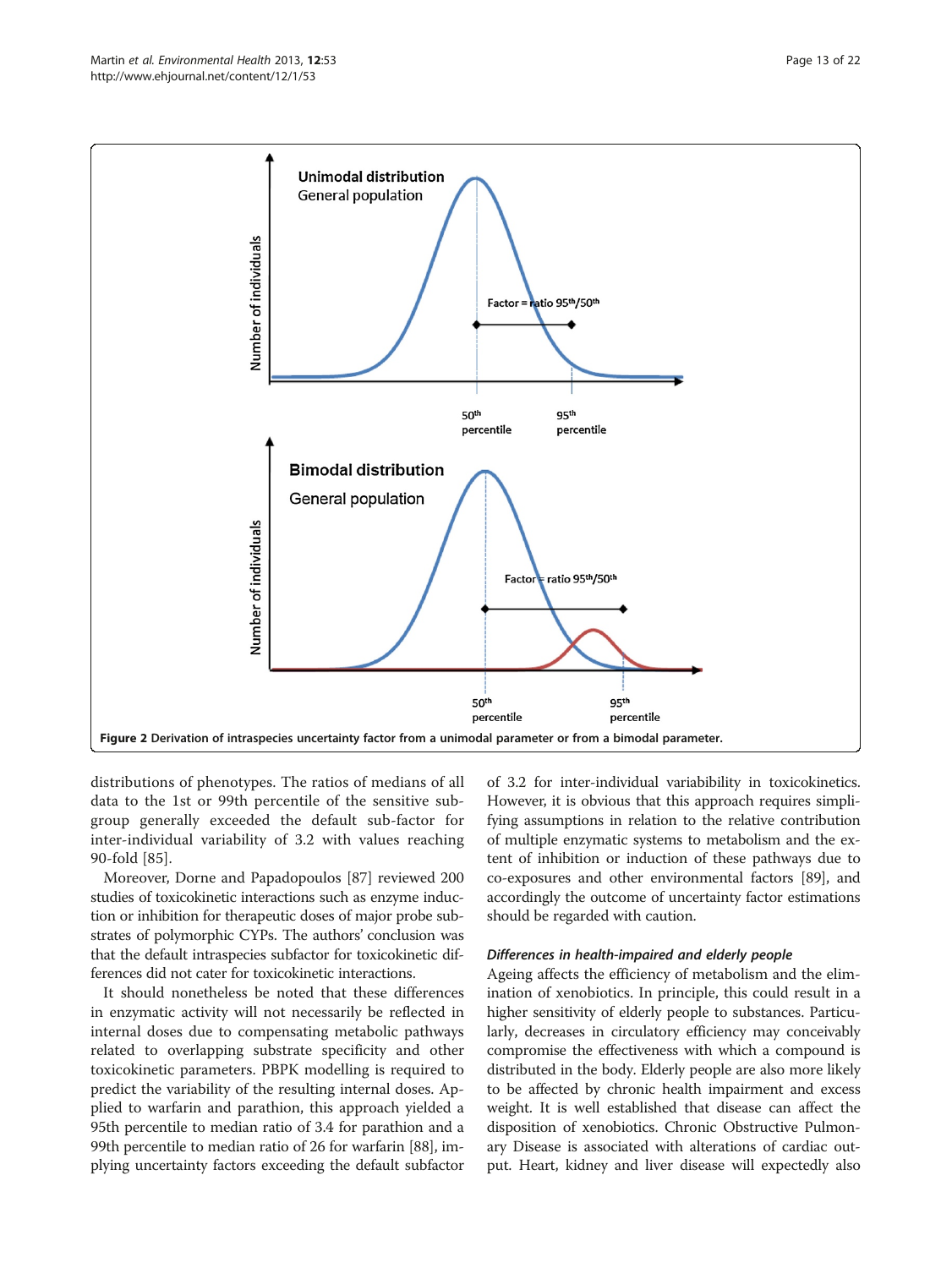influence the elimination of harmful substances [[90](#page-20-0)]. Obesity is accompanied by increased blood volume and cardiac output. There is a correlation between obesity and type II diabetes, itself associated with reduced glomerular filtration rates. Moreover, sensitivity to harmful substances is expected to be modified not only when metabolic processes are altered but also when the target organ of the toxic effect is affected by disease [[3\]](#page-18-0). Furthermore there is a possibility of toxicokinetic interaction between environmental contaminants and therapeutic drugs administered to health-impaired individuals. Ginsberg et al. [\[91](#page-20-0)] reviewed the literature on therapeutic drug clearance in elderly individuals and found that the half-life of drugs metabolised by hepatic CYP enzymes or via renal elimination is typically 50-75% longer in individuals over 65 years of age compared to younger adults. Thompson et al. [[90\]](#page-20-0) compiled a database of physiological parameter values reported in the peer-reviewed literature for healthy and health-impaired elderly (65 years of age or older) freely available from the USEPA website ([http://](http://cfpub.epa.gov/ncea/cfm/recordisplay.cfm?deid=201924) [cfpub.epa.gov/ncea/cfm/recordisplay.cfm?deid=201924](http://cfpub.epa.gov/ncea/cfm/recordisplay.cfm?deid=201924)). Meanwhile, elderly people may also exhibit higher toxicodynamic sensitivity and therefore an intensification of the adverse response to foreign substances [[3](#page-18-0)]. Skowronski and Abdel-Rahman [[92\]](#page-20-0) compared toxicokinetic and toxicodynamic differences between healthy adults and geriatrics for six pharmaceuticals and found composite factors were all below the default value of 10 for inter-individual variation. Naumann et al. [[42\]](#page-19-0) compiled toxicokinetic and toxicodynamic data on drugs from five different therapeutic classes and calculated adjustment ratios for various sensitive subgroups including the health-impaired and the elderly. Their data show that chemical-specific adjustment factors can be both smaller or greater than default sub-factors, but tend to exceed these default values more often in the health-impaired than the healthy elderly. Dorne et al. [[80\]](#page-20-0) calculated pathway-specific uncertainty factors for the elderly subgroup and demonstrated that the toxicokinetic intraspecies subfactor of 3.2 is too small to account for the observed variability. A distributional analysis of the more recent and extensive databases now available is warranted to better characterise the protection afforded to elderly and /or health-impaired people by the default factor.

# Children, infants and neonates

The sensitivity of children relative to adults has been the subject of some debate in the United States where the protection of children's health was specifically included in the 1996 Food Quality and Protection Act (U.S. Food and Drug Administration 1996). The issue under discussion was whether the protection of children requires an additional uncertainty factor of 10. An important point

to consider is whether young animals were exposed in the study from which a safe level is derived. This is not the case in routine validated experimental protocols for chronic or sub-chronic toxicity. When animals are exposed during critical periods of development such as the prenatal or neonatal period, the ability to predict their susceptibility depends on the adequacy of the animal model. Qualitative comparisons of the maturation of metabolic processes in the rat and the human have been published [[78\]](#page-20-0). Similarly to humans, animal neonates show slower clearance and longer chemical half-lives than adult animals but there are also differences in the rate of maturation of various Phase I or Phase II enzymatic processes and renal function between species. This can equally be said of fetal exposure and cross-species comparisons are typically equally lacking [[93\]](#page-20-0). Dorne et al. [[80\]](#page-20-0) calculated some pathway-specific uncertainty factors for children and neonates. All pathway-specific uncertainty factors derived for neonates were above the default value for the intraspecies toxicokinetic subfactor of 3.2 [[80](#page-20-0)]. There are also suggestions that obesity may lead to bimodal distributions of body weight for a given age group of children [[94\]](#page-20-0).

Developmental effects that can result from exposures during critical windows of development cannot be predicted, let alone extrapolated, from toxicity observed in adult animals. Nonetheless, children are not generally systematically more sensitive than adults to chemical exposures. Charnley and Putzrath [[95\]](#page-20-0) updated a summary of studies of the effects of age on chemically induced carcinogenesis in rodents published in the report of the American National Research Council 'Pesticides in the diets of Infants and Children' [[96\]](#page-20-0). Their analysis found that younger animals were more susceptible in 37% of studies whereas older animals were more susceptible in 53% of studies. The biological basis for the sensitivity of children and toxicokinetic differences between children and adults has been comprehensively reviewed [\[93,97](#page-20-0)]. The maturation of metabolic processes is of particular interest and most of these processes are reasonably mature by 6 months of age and completely functional by 1 year. A number of studies have investigated the safety afforded to children by the default value for the intraspecies factor either by considering ratios between young and adult animals or those of toxicokinetic and to a lesser extent toxicodynamic parameters between human adults and children. The results of those studies are summarised in Table [5](#page-14-0) and suggest that the neonatal period is particularly sensitive. Several studies indicate that default values for the intraspecies variation factor or its toxicokinetic component would be too small for about 30% of chemicals in the first two months of life. This proportion increases to 70% when considering the first week of premature babies.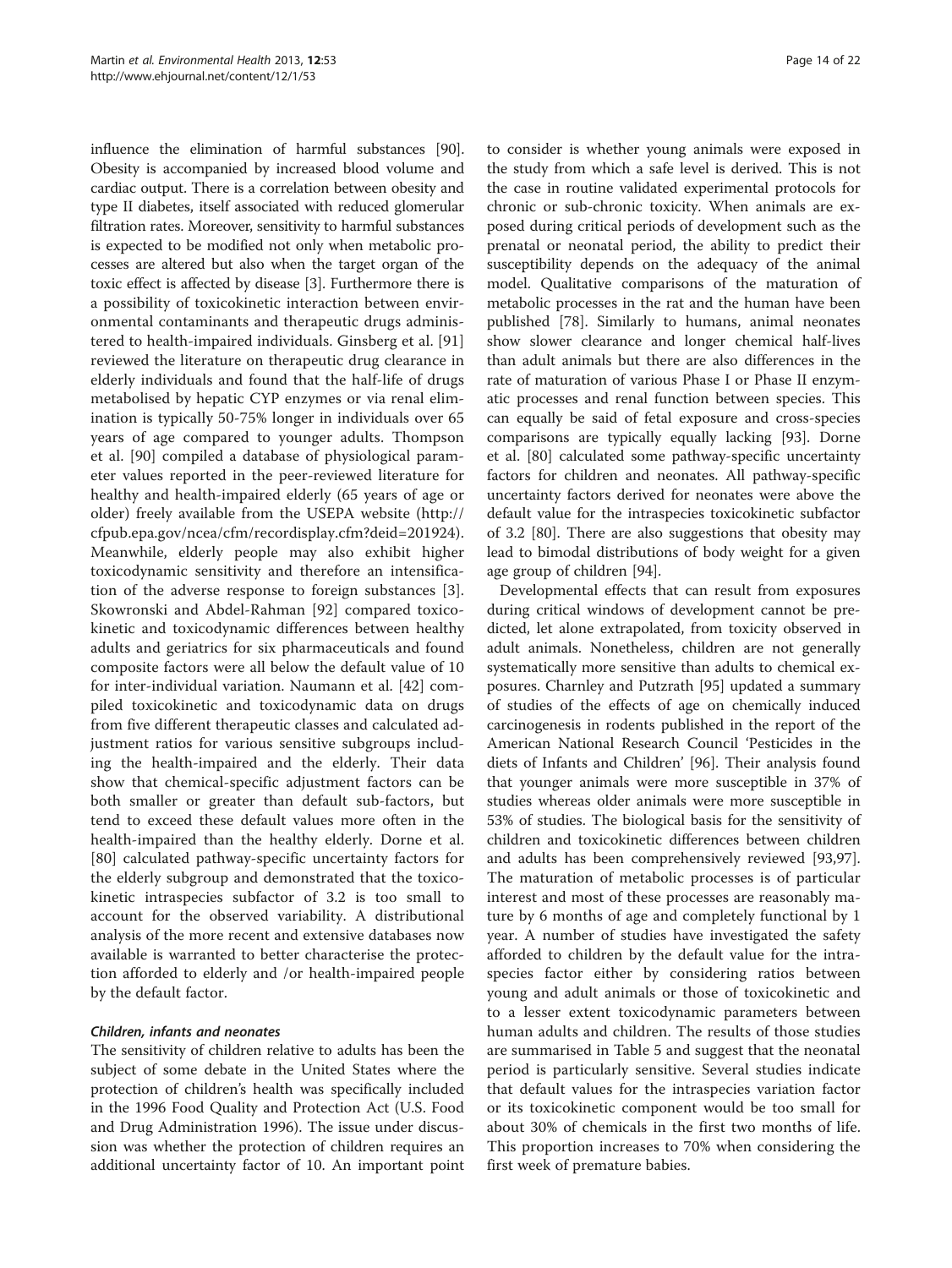| <b>Substances</b><br>dataset                   | Dose metric                                        | Stage of development                               | <b>Results</b>                                                                                                                                       | Reference                                                                         |
|------------------------------------------------|----------------------------------------------------|----------------------------------------------------|------------------------------------------------------------------------------------------------------------------------------------------------------|-----------------------------------------------------------------------------------|
| Animal data                                    |                                                    |                                                    |                                                                                                                                                      |                                                                                   |
| 238 chemicals                                  | LD50                                               | Adult and newborn<br>mammals                       | Median LD50 $_{\text{Adul}}$ /LD50 $_{\text{Newton}}$ = 2.6                                                                                          | $[70]$                                                                            |
|                                                |                                                    |                                                    | 14% of ratios exceeded 10                                                                                                                            |                                                                                   |
| 18 industrial<br>chemicals                     | <b>pNOAEL</b>                                      | Young and newborn rats<br>(postnatal days 4 to 21) | NOAEL <sub>Young</sub> /NOAEL <sub>Newborn</sub> < 5 for 17<br>of 18 chemicals                                                                       | $[98]$                                                                            |
| Human data                                     |                                                    |                                                    |                                                                                                                                                      |                                                                                   |
| 15 anticancer<br>drugs                         | <b>MTD</b>                                         | Adults and children                                | $1.3 <$ Mean MTD <sub>Child</sub> /MTD <sub>Adult</sub> <4.1                                                                                         | [99], ratio of equivalent doses<br>in mg/kg calculated by<br>Dourson et al. [100] |
| 24 drugs                                       | Hepatic clearance (Cl)<br>or half-life (HL)        | Adults and newborns                                | CI or HLNewborn/ CI or HLAdult > 3.2<br>for 33% of drugs                                                                                             | [101], ratios calculated by<br>Dourson et al. [100]                               |
| 22 substances                                  | Toxicokinetic<br>parameters                        | Adults and children and/or<br>newborns             | 3.2 subfactor for toxicokinetics<br>intraspecies differences adjusts the<br>adult parameter to that of the infant<br>or child for 91% of substances. | [78] as calculated by Dourson<br>et al. [100]                                     |
| 313 substances<br>(mostly)<br>pharmaceuticals) | <b>LD50</b>                                        | Adults and children                                | 14% of LD50 $_{\text{Addil}}$ /LD50 $_{\text{Child}}$ > 10                                                                                           | [102]                                                                             |
| 6 drugs                                        | Toxicokinetic<br>parameters (one<br>toxicodynamic) | Adult and children                                 | Ratio of mean adult parameter to<br>lower 95% value of children varied<br>between 0.6-3.7.                                                           | $[92]$                                                                            |
|                                                |                                                    |                                                    | Composite ratios all below 10                                                                                                                        |                                                                                   |
| 44 drugs                                       | Half-life                                          | Adult and children in<br>different age groups      | Proportion of children whose half-life<br>exceed 3.2-fold the adult mean<br>value;                                                                   | $[94]$                                                                            |
|                                                |                                                    |                                                    | 0-1 week premature: 70%                                                                                                                              |                                                                                   |
|                                                |                                                    |                                                    | 0-1 week full term: 26%                                                                                                                              |                                                                                   |
|                                                |                                                    |                                                    | 1 week- 2 months: 27%                                                                                                                                |                                                                                   |
|                                                |                                                    |                                                    | 2 months-18 years: 0%                                                                                                                                |                                                                                   |

<span id="page-14-0"></span>Table 5 Quantitative evaluation on intraspecies differences between adult and the young

# Multiplication of subfactors

On the premise that subfactors are conservative worstcase scenarios, it has been argued that their multiplication results in overly conservative estimates of safe levels for humans [[103\]](#page-21-0). Probabilistic alternatives to the deterministic default factor approach were proposed to help quantify the propagation of uncertainty and level of conservatism. Rather than using single default values, distributions of ratios allow statements about non-observed combinations and therefore are used in extrapolating from animals to healthy adult and then to sensitive individuals. The method requires an accurate characterisation of the distribution of each assessment subfactor and of possible correlations between them. It is generally assumed that all factors are independent and that this premise is sufficiently conservative. As we have stressed earlier, these distributions assume comparability between different types of dose levels, acute and chronic toxicity as well as endpoints. These assumptions have not been subjected to scientific scrutiny. Rather, they are pragmatic approaches that make use of the best available data. The simplest probabilistic approach is by using Monte Carlo simulation techniques [[49,](#page-19-0)[104](#page-21-0)]. However, by using hypothetical case studies, Carlson-Lynch et al. [[105\]](#page-21-0) demonstrated that the choice of distribution for the uncertainty factors can yield quantitatively different results and qualitatively different interpretations. Probabilistic approaches have also been used to assess the level of conservativeness of the default 100 uncertainty factor and results of such analysis are shown in. The results of the various approaches vary, predicting that the default uncertainty factor of 100 would be exceeded for less than 5% to nearly 40% of chemicals when derived from experimental data in rodents. The choice of distribution for the subfactors has therefore a great influence. A critical evaluation of these choices should consider whether the distribution was based on data as opposed to a theoretical distribution, whether these data were derived from humans or animals only, and whether adjustment for allometric scaling was included. The only analysis that would meet these requirements is that of [[106](#page-21-0)] for which we calculated that the default uncertainty factor of 100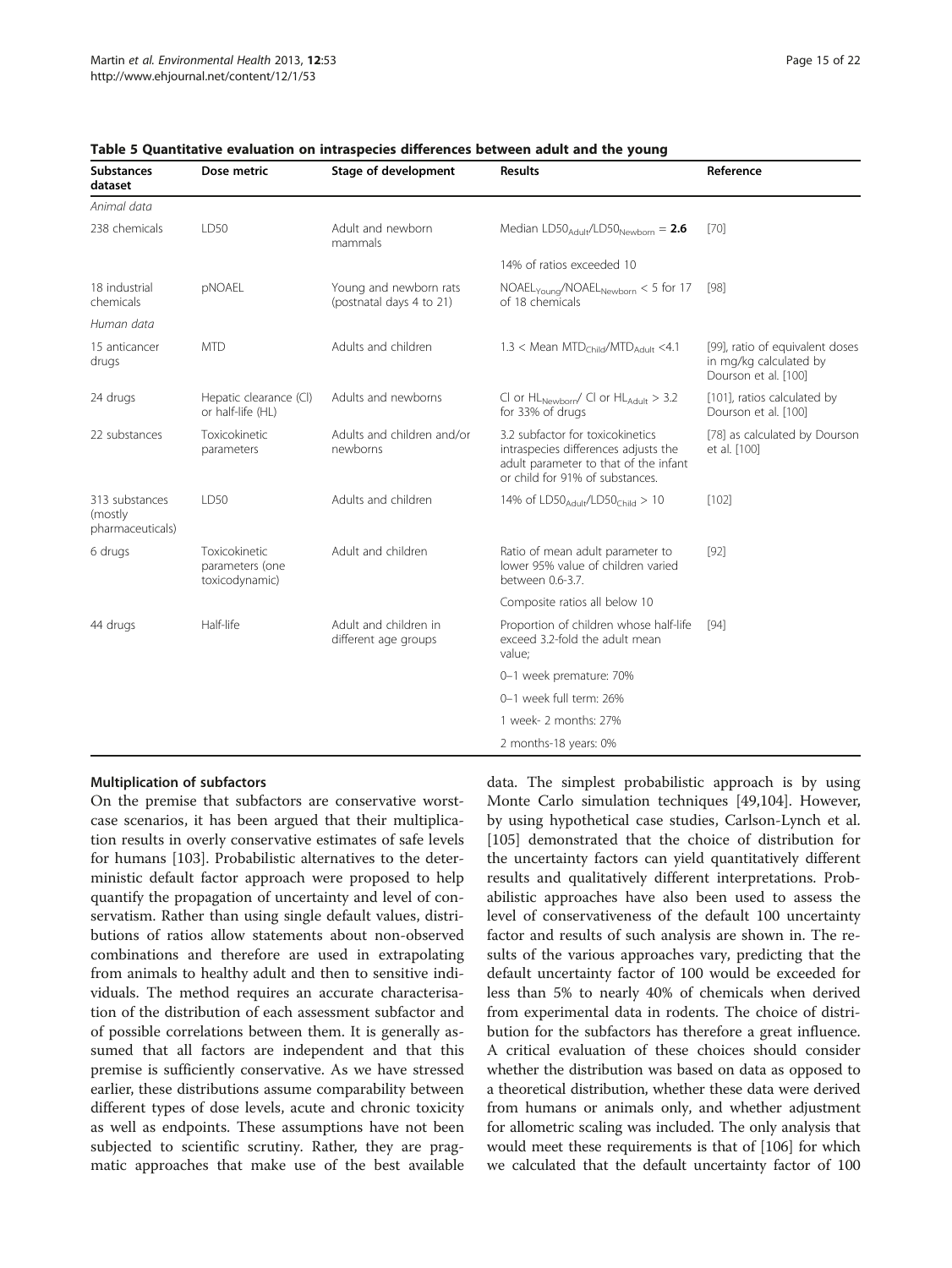would be exceeded by 15-20% of chemicals if a safe level for human were to be extrapolated from experimental data in the rat (Table [6](#page-16-0)). When considering that sensitive subgroups and multimodal distributions of interindividual sensitivity have not been taken into account in those analyses, an unwavering belief in the undue conservativeness of the default uncertainty factor appears ill-founded Table [6.](#page-16-0)

Attempts to give uncertainty factors a probabilistic interpretation in terms of response ratios of random chemicals have been argued by some to be ill-conditioned, and Cooke [[111\]](#page-21-0) proposed alternative statistical approaches for deriving safe levels such as non-continuous Bayesian belief nets. This would result in new chemicals being assessed on the basis of previous assessments for existing chemicals. Goble and Hattis [\[50](#page-19-0)] pointed out that past choices need to be reassessed and potentially revised in view of the level of risk that is considered acceptable to the general public. In accord with these authors, our review demonstrates that the most serious challenge of probabilistic approaches is the representativeness of the distributions from which samples are drawn. For obvious ethical reasons, human studies of the pharmacodynamics or kinetics of chemicals do not include vulnerable populations. The same argument can be used in relation to the representativeness of substances investigated compared to the universe of chemicals the general population is exposed to. However, it is unknown whether the bias introduced by the sets of chemicals in the various databases leads to an underestimation or an overestimation of risks.

#### Sufficient protection against mixture effects?

There has been much progress in the thinking of regulatory bodies about combination effects and its implications for the traditional risk assessment paradigm. One important achievement is the acknowledgement by key European scientific committees that NOAELs cannot be equated with zero effect levels (SCHENIR VKM). However, it appears that the implications of this recognition for cumulative risk assessment are not fully appreciated. With an emphasis on human health effects, the EU Scientific Committees stated: "…, if the intended level of protection is achieved for each individual substance, the level of concern for mixtures of dissimilarly acting substances should be assumed as negligible." This statement is open to interpretation, but seems to suggest that ADIs and similar health-based guidance values, together with the corresponding UFs, also protect against mixture effects.

We are now in a position to examine the two tacit assumptions that underlie this statement, namely that ADI or similar health-based guidance values generally represent zero effect levels, and that the diversity of chemicals which make up human exposures act in strictly independent ways, according to the stochastic principles of

the mixture concept of independent action. Only if both assumptions can be shown to be realistic, are combination effects not to be expected. In such a situation, the protection achieved for single substances by using UFs for ADI setting also safeguards against mixture effects.

Our examination of the literature has shown that health-based guidance values cannot be demonstrated to represent absolute zero effect levels, as is recognised by the intended level of protection enunciated in the 'Straw Man' proposal. Even if we assume that the mixture assessment concept of independent action is applicable to the multitude of chemicals relevant to human exposures, certain risks may arise from small effects associated with single chemicals which might cumulate according to stochastic principles. For example, independent action assumes that 100 chemicals each associated with an effect of 0.01% will produce a combination effect of 0.97%.

Considering the diversity of chemicals human beings are exposed to, it is intuitively appealing to assume that independent action, with its assumptions about different mechanisms and modes of action, should be generally applicable for an assessment of mixture effects. However, the applicability of independent action to mammalian organisms and cells has yet to be demonstrated. There is no case described in the literature, where independent action produced valid descriptions of combinations of chemicals that produce shared toxic effects by different mechanisms [[12](#page-19-0)]. All the available evidence points in the opposite direction: independent action consistently underestimated the combined effects of various chemicals with different mechanisms. These findings have led many international bodies to recommend the use of dose addition as the default concept (IPCS 2009). This was also supported by the Scientific Committees.

# **Discussion**

The evidence analysed in the preceding sections shows that default uncertainty factors do not represent worstcase scenarios and were not intended to do so. The scheme originally proposed by Renwick [\[37\]](#page-19-0) was suggested to represent an adequate scenario in most but not all cases. Two conclusions can be drawn from our analysis. The first is that due to intractable ethical issues about testing in humans, the database on which the adequacy of the uncertainty factors can be judged is necessarily poor. This introduces uncertainty and whether this may lead to uncertainty factors that overestimate or underestimate the risk to humans can only be speculated upon but not scientifically proven. Secondly, the data available does not support an unwavering belief in the purported conservativeness of the overall default uncertainty factor of 100.

In a regulatory context, where the replacement of default uncertainty factors by chemical- or pathway-specific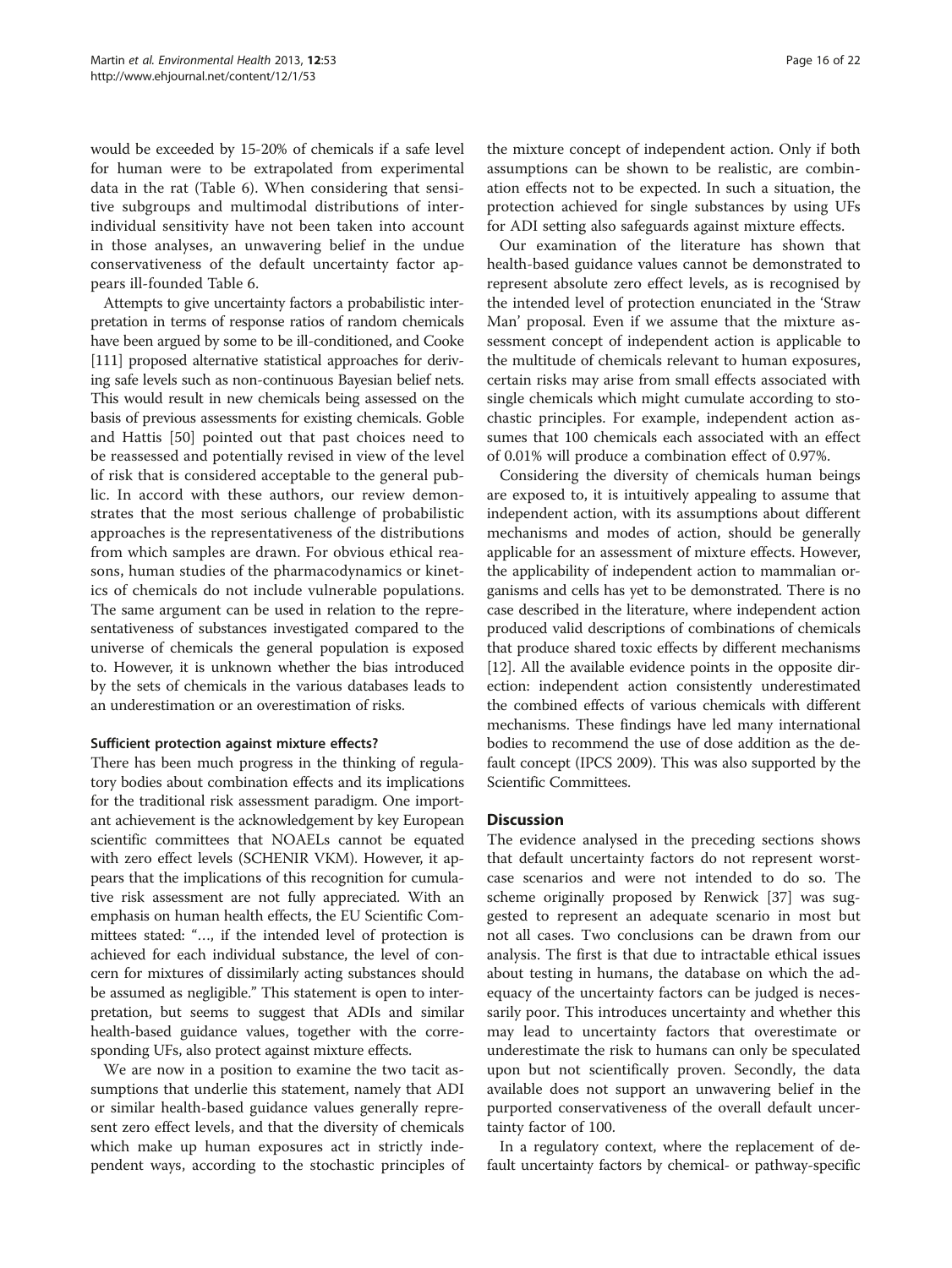# <span id="page-16-0"></span>Table 6 Probabilistic multiplication of subfactors

| Reference                                          | Database used                                                                                                                        | <b>Distribution parameters</b> | <b>Results</b>                                                                                           |
|----------------------------------------------------|--------------------------------------------------------------------------------------------------------------------------------------|--------------------------------|----------------------------------------------------------------------------------------------------------|
| Sheehan et al. 1990 [70]                           |                                                                                                                                      |                                |                                                                                                          |
| Interspecies variation                             | Ratios of tumour incidences (TD50s) for 190<br>chemicals in mice and rats                                                            | Median $= 2.6$                 |                                                                                                          |
| Intraspecies variation                             | Ratios of acute lethality (LD50s) for adult and<br>newborn mammals for 238 chemicals                                                 | Median $= 2.4$                 |                                                                                                          |
| Overall assessment                                 |                                                                                                                                      |                                | Values exceeding 100: 11.8%<br>predicted, 10% observed                                                   |
| Baird et al. 1996 [107]                            |                                                                                                                                      |                                |                                                                                                          |
| Interspecies variation                             | 69 pesticides tested in different animal species,<br>allometrically adjusted for body surface (Dourson<br>et al. 1992)               | Median = $AS1$                 |                                                                                                          |
|                                                    |                                                                                                                                      | $GSD = 5$                      |                                                                                                          |
| Intraspecies variation                             | Probit dose-response slopes from 490 acute<br>lethality experiments using rats [75], assuming two<br>different levels of protection; | Basic approach:                |                                                                                                          |
|                                                    |                                                                                                                                      | Median $= 2.7$                 |                                                                                                          |
|                                                    |                                                                                                                                      | $GSD = 2.3$                    |                                                                                                          |
|                                                    | Basic approach: 1/100,000                                                                                                            | Alternative approach:          |                                                                                                          |
|                                                    | Alternative approach: 1/1,000                                                                                                        | Median $= 5.3$                 |                                                                                                          |
|                                                    |                                                                                                                                      | $GSD = 1.4$                    |                                                                                                          |
| Overall assessment                                 | RfDs or RfCs for 126 compounds with NOAELs from<br>chronic bioassays in IRIS database                                                | Basic approach:                | Fraction of RfDs within the lower<br>5% of distribution of potential<br>threshold values <sup>2</sup> ;  |
|                                                    |                                                                                                                                      | Median = $AS \times 3$         | All: 56%                                                                                                 |
|                                                    |                                                                                                                                      | $P95 = AS \times 50$           | Mice: 23%                                                                                                |
|                                                    |                                                                                                                                      | $P99 = AS \times 220$          | Rats: 39%                                                                                                |
|                                                    |                                                                                                                                      | Alternative approach:          | Dogs: 98%                                                                                                |
|                                                    |                                                                                                                                      | Median = $AS \times 5$         |                                                                                                          |
|                                                    |                                                                                                                                      | $P95 = AS \times 63$           |                                                                                                          |
|                                                    |                                                                                                                                      | $P99 = AS \times 194$          |                                                                                                          |
| Vermeire et al. 1999 ; Vermeire et al. 2001 [5,49] |                                                                                                                                      |                                |                                                                                                          |
| Interspecies variation                             | 184 substances tested in mice, rats and dogs                                                                                         | $GM = AS$                      | Factor 12 (4 for allometric scaling<br>x 3 for remaining uncertainty)<br>coincides with 73rd percentile. |
|                                                    |                                                                                                                                      | $GSD = 4.5$                    |                                                                                                          |
|                                                    |                                                                                                                                      | $P95 = AS \times 19$           |                                                                                                          |
|                                                    |                                                                                                                                      | $P99 = AS \times 65$           |                                                                                                          |
| Intraspecies variation                             | Theoretical, to be consistent with default factor 10,<br>$P99 = 10$ [108]                                                            | Median = $1 + 3$               |                                                                                                          |
|                                                    |                                                                                                                                      | $GSD = 1.6$                    |                                                                                                          |
| Overall assessment                                 |                                                                                                                                      | $GM = AS \times 4$             | Percentile of the default factor<br>100: 79% (NOAEL in mouse), 88%<br>(NOAEL in rat) $3$                 |
|                                                    |                                                                                                                                      | $GSD = 4.7$                    |                                                                                                          |
|                                                    |                                                                                                                                      | $P95 = AS \times 53$           |                                                                                                          |
| Gaylor and Kodell 2000 [109]                       |                                                                                                                                      |                                |                                                                                                          |
| Interspecies variation                             | Binary aquatic interspecies comparisons from<br>dozens to over 500 agents [72]                                                       | $Median = 1$                   |                                                                                                          |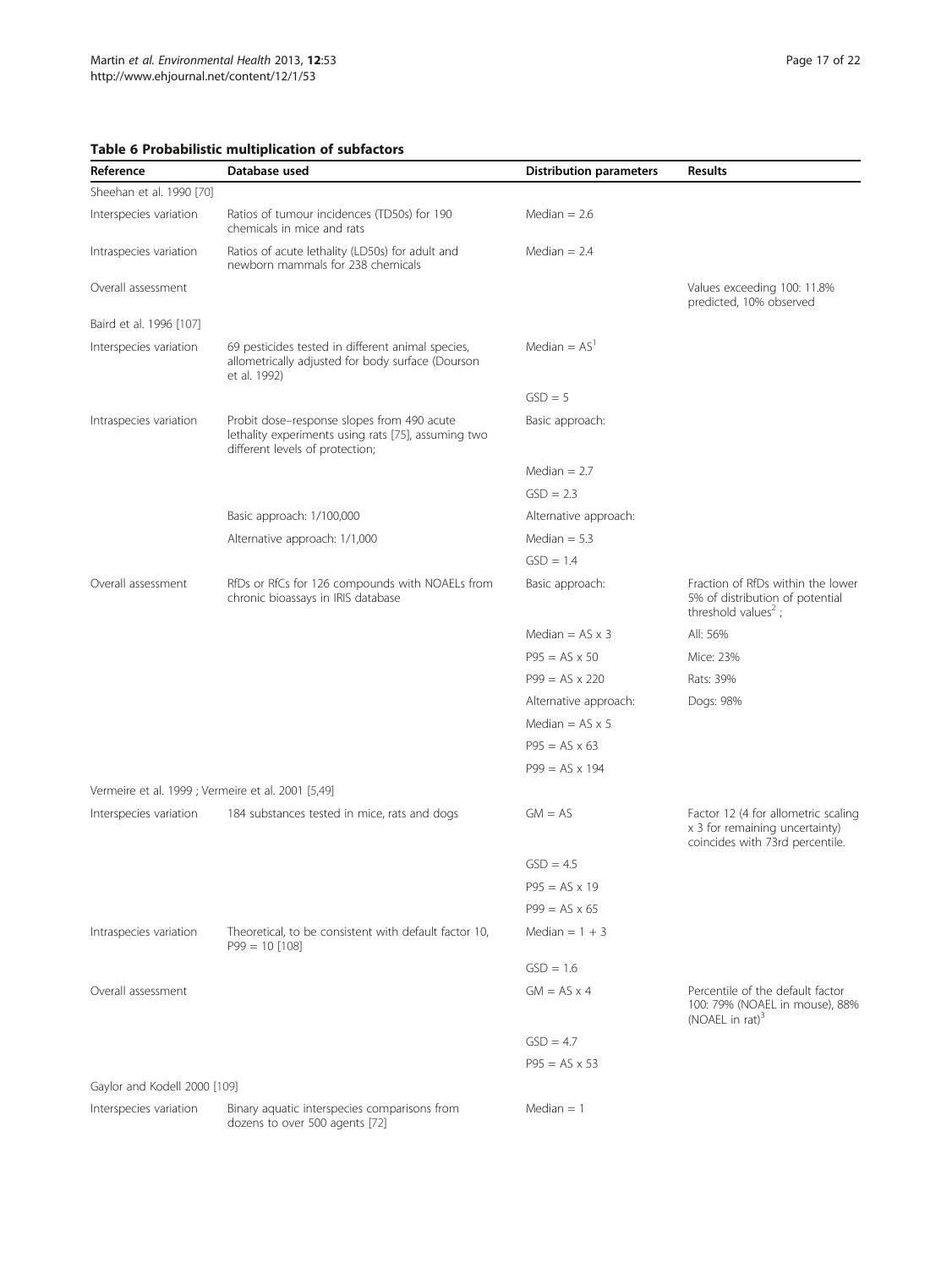|                             |                                                                                                                          | $GSD = 1.66$          |                                                                                        |
|-----------------------------|--------------------------------------------------------------------------------------------------------------------------|-----------------------|----------------------------------------------------------------------------------------|
| Intraspecies variation      | Probit dose-response slopes from 490 acute<br>lethality experiments using rats [75] adapted by<br>Dourson and Stara [31] | $Median = 1$          | Default value of 10 corresponds<br>to the 92nd percentile                              |
|                             |                                                                                                                          | $GSD = 1.64$          |                                                                                        |
| Overall assessment          |                                                                                                                          | $Median = 1$          |                                                                                        |
|                             |                                                                                                                          | $GSD = 2.33$          |                                                                                        |
|                             |                                                                                                                          | $P95 = 46$            |                                                                                        |
|                             |                                                                                                                          | $P99 = 230$           |                                                                                        |
| Schneider et al. 2005 [106] |                                                                                                                          |                       |                                                                                        |
| Interspecies variation      | 63 antineoplastic agents in humans and five<br>different animal species [68]                                             | $GM = AS \times 0.97$ |                                                                                        |
|                             |                                                                                                                          | $GSD = 3.45$          |                                                                                        |
|                             |                                                                                                                          | $P95 = AS \times 6.7$ |                                                                                        |
|                             |                                                                                                                          | $P99 = AS \times 15$  |                                                                                        |
| Intraspecies variation      | Human database for predominantly healthy adults<br>developed by Hattis et al. [79]                                       | $GM = 3.8$            |                                                                                        |
|                             |                                                                                                                          | $GSD = 4.3$           |                                                                                        |
|                             |                                                                                                                          | $P95 = 44$            |                                                                                        |
|                             |                                                                                                                          | $P99 = 117$           |                                                                                        |
| Overall assessment          | Our own calculation                                                                                                      | $GM = AS \times 3.7$  | Proportion of substances for<br>which the default factor 100<br>would not be exceeded: |
|                             |                                                                                                                          | $GSD = 5.4$           | AS based on caloric demand;<br>76% (mouse), 85% (rat)                                  |
|                             |                                                                                                                          | $P95 = AS \times 82$  | AS based on surface area; 64%<br>(mouse), 79% (rat)                                    |
|                             |                                                                                                                          | $P99 = AS \times 295$ |                                                                                        |
| Hasegawa et al. 2010 [110]  |                                                                                                                          |                       |                                                                                        |
| Interspecies variation      | 63 antineoplastic agents in humans and five<br>different animal species adapted from [68]                                | $GM = AS$             |                                                                                        |
|                             |                                                                                                                          | $GSD = 3.23$          |                                                                                        |
|                             |                                                                                                                          | $P95 = 48.2$ (mice)   |                                                                                        |
|                             |                                                                                                                          | $P95 = 27.5$ (rats)   |                                                                                        |
| Intraspecies variation      | Rat young/newborn NOAEL ratios for 18 industrial<br>chemicals [98]                                                       | $GM = 3$              |                                                                                        |
|                             |                                                                                                                          | $GSD = 1.38$          |                                                                                        |
|                             |                                                                                                                          | $P95 = 5.09$          |                                                                                        |
| Overall assessment          |                                                                                                                          | $P95 = 155$ (mice)    |                                                                                        |
|                             |                                                                                                                          | $P95 = 88.7$ (rats)   |                                                                                        |

#### Table 6 Probabilistic multiplication of subfactors (Continued)

References

<sup>1</sup> Allometric scaling factor according to body surface area (mouse = 14, rat = 6).

<sup>2</sup> For 231 RfDs including some derived from LOAELs and/or sub-chronic bioassays.

<sup>3</sup> Allometric scaling factors based on caloric demand were used.

factors is encouraged, default uncertainty factors that represent reasonable worst-case scenarios would provide an incentive to generate better (chemical- or pathwayspecific) data. We believe this is not currently the case and a revision of the current default uncertainty factors deserves consideration.

The level of conservatism (or otherwise) of uncertainty factors can only be considered in relation to a defined level of protection. Absolute zero-effect thresholds for the human population cannot be empirically determined. There is therefore a need to decide what constitutes an appreciable risk or the desired level of protection. This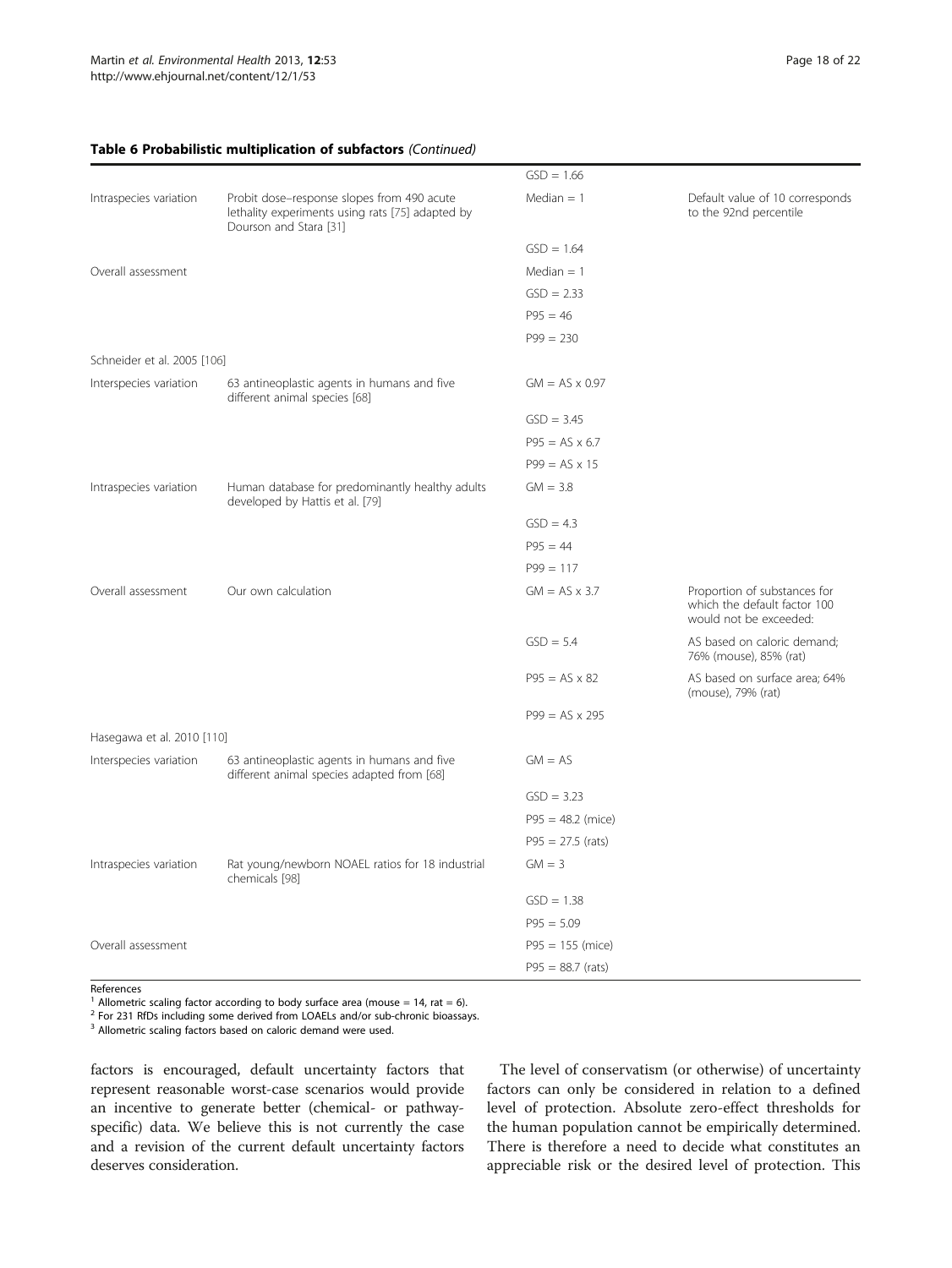<span id="page-18-0"></span>decision entails the consideration of intractable and considerable uncertainty associated with the extrapolations from observed effects in experimental animals to small effect magnitudes, often over several orders of magnitude. It therefore follows that statements about the conservativeness of uncertainty factors, the safety of chemicals or mixtures invariably withhold hidden beliefs and value judgments. These need to be explicitly stated for an intelligent debate about the desired values attributed to default uncertainty factors to take place.

This has important implications for mixture risk assessment, particularly in the case where independent action is presumed. If absolute zero-effect threshold cannot be demonstrated in the human population, we do not concur that the combined effect(s) of chemicals with independent modes-of-action below levels derived to be 'safe' for single substances should be assumed to be negligible. The assessment of such potential effects requires knowledge of the exposure to all chemicals during an individual's lifetime, (now often referred to as the exposome) and this knowledge is at present generally lacking. This knowledge gap was recognised by the Scientific Committees in their opinion and by the European Commission in its recent communication. We further argue that this incomplete picture would impede the prioritisation of mixtures of concern as recommended by the Commission. We therefore contend that precautionary regulation should provide an incentive to generate better data and recommend that a pragmatic approach is taken to mixture risk assessment. In addition to detailed assessments of mixtures identified as 'of concern', building additional safety in single chemical risk assessment, whether in the form of an additional uncertainty factor, larger margins of safety or exposure or similar approaches, should be considered by the ad hoc working group to be established by the European Commission as a default for all substances until better knowledge of other relevant exposures and information about the mode-of-action can be ascertained.

# Conclusions

The present review demonstrates unequivocally that assuming that default uncertainty factors are overly conservative worst-case scenarios that could account both for the lack of statistical power in animal experiments and protect against potential mixture effects are ill-founded. It is high time such urban myths ceased being cited as gospel.

#### Abbreviations

ADI: Acceptable daily intake; AhR: Arylhydrocarbon receptor; BMDL: Benchmark dose level; CYP: Cytochrome 450; ECETOC: European centre for ecotoxicology and toxicology of chemicals; ECHA: European chemical agency; EPA: Environmental protection agency; EUROTOX: European committee for the protection of the population against the hazards of chronic toxicity; FAO: Food and Agriculture Organization; GSD: Geometric standard deviation; IPCS: International programme on chemical safety; JEFCA: Joint expert committee on food additives;

JMPR: Joint meeting on pesticides residues; KEMI: Swedish national chemicals inspectorate; LD50: Median lethal dose; LOAEL: Lowest observable adverse effect level; MTD: Maximum tolerated dose; NOAEL: No observed adverse effect level; PBPK: Pharmacologically-based pharmacokinetic modelling; PCB: Polychlorinated biphenyls; REACH: Registration, Evaluation, authorisation and restriction of chemicals (EC 1907/2006); RfD: Reference dose; SCCS: Scientific committee on consumer safety; SCENIHR: Scientific committee on emerging and newly identified health risk; SCHER: Scientific committee on health and environmental risks; TCDD: 2,3,7,8 tetrachlorodibenzo-p-dioxin; TDI: Tolerable daily intake; WHO: World Health Organization.

#### Competing interests

The authors declare that they have no competing interest.

#### Authors' contributions

OVM designed and carried out the study and drafted the manuscript. MS participated in the conception of the study and provided statistical advice and expertise. AK participated in the conception of the study, provided expertise in mixture toxicology, risk assessment and regulation and drafted the relevant sections of the manuscript. All authors read and approved the final manuscript.

#### Acknowledgements

The authors are grateful to the Oak Foundation for funding this study. The Oak Foundation played no part in drafting or revising the manuscript or the decision to submit.

#### Received: 1 February 2013 Accepted: 21 June 2013 Published: 1 July 2013

#### References

- 1. ECETOC: Derivation of assessment factors for human health risk assessment TR 86. Brussels: European Centre for Ecotoxicology and Toxicology of Chemicals; 2003.
- 2. ECETOC: Guidance on assessment factors to derive a DNELTR No 110. Brussels: European Centre for Ecotoxicology and Toxicology of Chemicals; 2010.
- 3. Kalberlah F, Schneider K: Quantification of Extrapolation Factors No 1116 06 113. Dortmund/Berlin: Bundesanstalt Fur Arbeitsschutz und Arbeitsmedizin; 1998.
- 4. KEMI: Proposals for the use of assessment (uncertainty) factors application to risk assessment for plant protection products, industrial chemicals and biocidal products within the European union No 1/03. Stockholm: The Swedish National Chemicals Inspectorate; 2003. [http://www.kemi.se/Documents/Publikationer/](http://www.kemi.se/Documents/Publikationer/Trycksaker/Rapporter/Rapport1_03.pdf) [Trycksaker/Rapporter/Rapport1\\_03.pdf](http://www.kemi.se/Documents/Publikationer/Trycksaker/Rapporter/Rapport1_03.pdf), last accessed 23/04/2013.
- 5. Vermeire TG, Pieters M, Rennen M, Bos PMJ: Probabilistic assessment factors for human health risk assessment: a practical guide. RIVM report 601 516 005. Bilthoven: RIVM-TNO; 2001. [http://www.rivm.nl/dsresource?](http://www.rivm.nl/dsresource?objectid=rivmp:15789&type=org&disposition=inline&ns_nc=1) [objectid=rivmp:15789&type=org&disposition=inline&ns\\_nc=1,](http://www.rivm.nl/dsresource?objectid=rivmp:15789&type=org&disposition=inline&ns_nc=1) last accessed 23/04/2013.
- 6. SCHER/SCENIHR/SCCS: Opinion on the toxicity and assessment of chemical mixtures. Brussels: European Commission; 2012. [http://ec.europa.eu/health/](http://ec.europa.eu/health/scientific_committees/environmental_risks/docs/scher_o_155.pdf) [scientific\\_committees/environmental\\_risks/docs/scher\\_o\\_155.pdf,](http://ec.europa.eu/health/scientific_committees/environmental_risks/docs/scher_o_155.pdf) last accessed 23/04/2013.
- 7. European Commission: Communication from the commission to the council the combination effects of chemicals, COM(2012) 252 final. Brussels: European Commission; 2012. [http://eur-lex.europa.eu/LexUriServ/LexUriServ.do?](http://eur-lex.europa.eu/LexUriServ/LexUriServ.do?uri=COM:2012:0252:FIN:EN:PDF) [uri=COM:2012:0252:FIN:EN:PDF](http://eur-lex.europa.eu/LexUriServ/LexUriServ.do?uri=COM:2012:0252:FIN:EN:PDF), last accessed 23/04/2013.
- 8. Bliss CI: The toxicity of poisons applied jointly. Ann Appl Biol 1939, 26:585-615.
- 9. Faust M, Altenburger R, Backhaus T, Blanck H, Boedecker W, Grammatica P, Hamer V, Scholze M, Vighi M, Grimme LH: Joint algal toxicity of 16 dissimilarly acting chemicals is predictable by the concept of independent action. Aquat Toxicol 2003, 63:43–63.
- 10. Backhaus T, Altenburger R, Boedecker W, Faust M, Scholze M, Grimme LH: Predictability of the toxicity of a multiple mixture of dissimilarly acting chemicals to vibrio fischeri. Environ Toxicol Chem 2000, 19:2348–2356.
- 11. Kortenkamp A, Evans R, Faust M, Kalberlah F, Scholze M, Schuhmacher-Wolz U: Investigation of the state of the science on combined actions of chemicals in food through dissimilar modes of action and proposal for science-based approach for performing related cumulative risk assessment. Parma: European Food Standard Agency; 2012.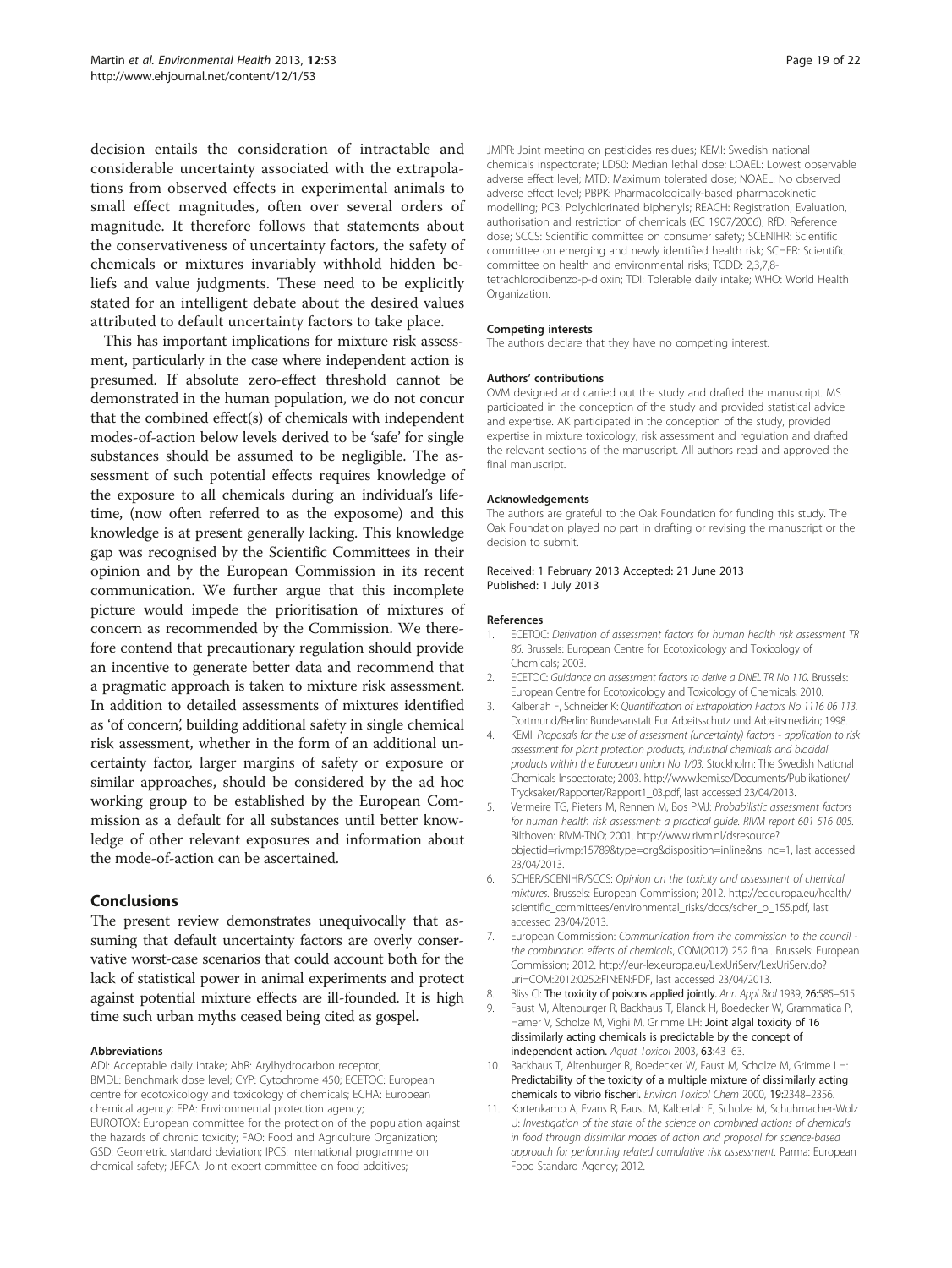- <span id="page-19-0"></span>12. Kortenkamp A, Backhaus T, Faust M: State of the Art report on mixture toxicity. Brussels: European Commission; 2009.
- 13. Truhaut R: The concept of the acceptable daily intake an historical review. Food Addit Contam 1991, 8:151–162.
- 14. JEFCA: Principles governing consumer safety in relation to pesticide residues, WHO technical report, Volume 240. Geneva: World Health Organization; 1962. [http://apps.who.int/iris/bitstream/10665/40536/1/WHO\\_TRS\\_240.pdf](http://apps.who.int/iris/bitstream/10665/40536/1/WHO_TRS_240.pdf), last accessed 23/04/2013.
- 15. European Community: REGULATION (EC) NO 396/2005 OF THE EUROPEAN PARLIAMENT AND OF THE COUNCIL of 23 February 2005 on maximum residue levels of pesticides in or on food and feed of plant and animal origin and amending council directive 91/414/EEC. Brussels: European Community; 2005. EC No 396/2005.
- 16. National Research Council: Science and decisions: advancing risk assessment, Committee on improving risk analysis approaches used by the U.S.EPA. Washington DC: National Academy Press; 2008.
- 17. IPCS: Principles for the toxicological assessment of pesticide residues in food, Environmental health criteria 104. Geneva: World Health Organization; 1990. [http://www.inchem.org/documents/ehc/ehc/ehc104.htm,](http://www.inchem.org/documents/ehc/ehc/ehc104.htm) last accessed 23/ 04/2013.
- 18. IPCS: Principles and methods for the risk assessment of chemicals in food, Environmental health criteria 240. Geneva: World Health Organization; 2009. <http://www.who.int/foodsafety/chem/principles/en/index1.html>, last accessed 23/04/2013.
- 19. Hattis D, Baird S, Goble R: A straw man proposal for a quantitative definition of the RfD. Drug Chem Toxicol 2002, 25:403–436.
- 20. Slob W: Thresholds in toxicology and risk assessment. Int J Toxicol 1999, 18:259–268.
- 21. Scholze M, Kortenkamp A: Statistical power considerations show the endocrine disruptor Low-dose issue in a New light. Environ Heal Perspect 2007, 115:84–90.
- 22. IPCS: Principles for the assessment of risks to human health from exposure to chemicals, Environmental health criteria 210. Geneva: World Health Organization; 1999. [http://www.inchem.org/documents/ehc/ehc/ehc210.](http://www.inchem.org/documents/ehc/ehc/ehc210.htm) [htm](http://www.inchem.org/documents/ehc/ehc/ehc210.htm), last accessed 2e3/04/2013.
- 23. Vettorazzi G: Safety factors and their application in the toxicological evaluation. In Proceedings of the International Colloquium on the evaluation of Toxicological Data for the protection of Public Health: December 1976; Luxembourg. Edited by Hunter WJ, Smeets JGPM. Oxford: Pergamon Press; 1977:207–223.
- 24. Crump KS: A new method for determining allowable daily intakes. Fundam Appl Toxicol 1984, 4:854–871.
- 25. Dourson ML, Parker A: Past and future Use of default assumptions and uncertainty factors: default assumptions, misunderstandings, and New concepts. Human Ecol Risk Assess 2007, 13:82–87.
- 26. Crump KS, Chen C, Chiu WA, Louis TA, Portier CJ, Subramaniam RP, White PD: What role for biologically based dose-response models in estimating Low-dose risk? Environ Heal Perspect 2010, 118:585–588.
- 27. White RH, Cote I, Zeise L, Fox M, Dominici F, Burke TA, White PD, Hattis DB, Samet JM: State-of-the-science workshop report: issues and approaches in Low-dose: response extrapolation for environmental health risk assessment. Environ Heal Perspect 2009, 117:283–287.
- 28. Lehman AJ, Fitzhugh OG: 100-Fold margin of safety. Q Bull Assoc Food Drug Officials 1954, 18:33–35.
- 29. JECFA: Procedures for the testing of intentional food additives to establish their safety for use - second report of the joint FAO/WHO expert committee on food additives, Technical report series, Volume 144. Geneva: World Health Organization; 1958 [\[http://apps.who.int/iris/bitstream/10665/40403/1/](http://apps.who.int/iris/bitstream/10665/40403/1/WHO_TRS_144.pdf) [WHO\\_TRS\\_144.pdf,](http://apps.who.int/iris/bitstream/10665/40403/1/WHO_TRS_144.pdf) last accessed 23/04/2013].
- 30. Bigwood EJ: The acceptable daily intake of food additives. Crit Rev Toxicol 1973, 2:41–93.
- 31. Dourson ML, Stara JF: Regulatory history and experimental support of uncertainty (safety) factors. Regul Toxicol Pharmacol 1983, 3:224–238.
- 32. JEFCA: Toxicological evaluations of certain food additives with a review of general principles and of specifications - seventeenth report of the joint FAO/WHO expert committee on food additives, WHO technical report series, Volume 539. Geneva: World Health Organisation; 1974. [http://apps.](http://apps.who.int/iris/bitstream/10665/41072/1/WHO_TRS_539.pdf) [who.int/iris/bitstream/10665/41072/1/WHO\\_TRS\\_539.pdf](http://apps.who.int/iris/bitstream/10665/41072/1/WHO_TRS_539.pdf), last accessed 23/04/2013.
- 33. IPCS: Principles for the safety assessment of food additives and contaminants in food, Environmental health criteria, Volume 70. Geneva: World Health

Organization; 1987. [http://www.inchem.org/documents/ehc/ehc/ehc70.htm,](http://www.inchem.org/documents/ehc/ehc/ehc70.htm) last accessed 23/04/2013.

- 34. Kroes R, Munro I, Poulsen E: Workshop on the scientific evaluation of the safety factor for the acceptable daily intake (Adi) - editorial summary. Food Addit Contam 1993, 10:269–273.
- 35. Lewis SC, Lynch JR, Nikiforov AI: A new approach to deriving community exposure guidelines from "no-observed-adverse-effect levels". Regul Toxicol Pharmacol 1990, 11:314–330.
- 36. Renwick AG: Data-derived safety factors for the evaluation of foodadditives and environmental contaminants. Food Addit Contam 1993, 10:275–305.
- 37. Renwick AG: Safety factors and establishment of acceptable daily intakes. Food Addit Contam 1991, 8:135–150.
- 38. Hattis D, Erdreich L, Ballew M: Human variability in susceptibility to toxicchemicals - a preliminary-analysis of pharmacokinetic data from normal volunteers. Risk Analysis 1987, 7:415–426.
- 39. IPCS: Assessing human health risks of chemicals: derivation of guidance values for health-based exposure limits, Environmental health criteria, Volume 170. Geneva: World Health Organization; 1994. [http://www.inchem.org/](http://www.inchem.org/documents/ehc/ehc/ehc170.htm) [documents/ehc/ehc/ehc170.htm](http://www.inchem.org/documents/ehc/ehc/ehc170.htm), last accessed 23/04/2013.
- 40. Meek ME, Renwick A, Ohanian E, Dourson M, Lake B, Naumann BD, Vu V: Guidelines for application of chemical-specific adjustment factors in dose/concentration - response assessment. Toxicology 2002, 181:115–120.
- 41. Naumann BD, Weideman PA, Dixit R, Grossman SJ, Shen CF, Sargent EV: Use of toxicokinetic and toxicodynamic data to reduce uncertainties when setting occupational exposure limits for pharmaceuticals. Human Ecol Risk Assess 1997, 3:555–565.
- 42. Naumann BD, Silverman KC, Dixit R, Faria EC, Sargent EV: Case studies of categorical data-derived adjustment factors. Human Ecol Risk Assess 2001, 7:61–105.
- 43. Silverman KC, Nanmann BD, Holder DJ, Dixit R, Faria EC, Sargent EV, Gallo MA: Establishing data-derived adjustment factors from published pharmaceutical clinical trial data. Human Ecol Risk Assess 1999, 5:1059–1089.
- Renwick AG, Dorne JLCM, Walton K: Pathway-related factors: the potential for human data to improve the scientific basis of risk assessment. Human Ecol Risk Assess 2001, 7:165–180.
- 45. ECHA: Guidance on information requirements and chemical safety assessment - chapter R.8: characterisation of dose [concentration]-response for human health. Helsinki: European Chemicals Agency; 2008. [http://echa.europa.eu/](http://echa.europa.eu/documents/10162/13632/information_requirements_r8_en.pdf) [documents/10162/13632/information\\_requirements\\_r8\\_en.pdf](http://echa.europa.eu/documents/10162/13632/information_requirements_r8_en.pdf), last accessed 23/04/2013.
- 46. USEPA: Reference dose (RfD): description and use in health risk assessments, Background document 1A. U.S.Environmental Protection Agency; 1993 [http://www.epa.gov/iris/rfd.htm, last accessed 23/04/2013].
- 47. Danish EPA: Methods for the derivation of health based limit values for chemical substances in soil, air, and drinking water, Guidance from the Danish EPA no5/2006. Copenhagen: Danish EPA; 2006.
- Kalberlah F, Fost U, Schneider K: Time extrapolation and interspecies extrapolation for locally acting substances in case of limited toxicological data. Ann Occup Hyg 2002, 46:175–185.
- Vermeire TG, Stevenson H, Pieters MN, Rennen M, Slob W, Hakkert BC: Assessment factors for human health risk assessment: a discussion paper. Crit Rev Toxicol 1999, 29:439–490.
- 50. Goble R, Hattis D: Are conundrums with uncertainty factors an obstacle to developing probabilistic interpretations of noncancer risks from chemicals? Risk Analysis 2010, 30:340–345.
- 51. Davidson IWF, Parker JC, Beliles RP: Biological basis for extrapolation across mammalian-species. Regul Toxicol Pharmacol 1986, 6:211–237.
- 52. Watanabe K, Bois FY, Zeise L: Interspecies extrapolation a reexamination of acute toxicity data. Risk Analysis 1992, 12:301–310.
- 53. Boxenbaum H: Evolutionary biology, animal behavior, 4<sup>th</sup>-dimensional space, and the raison D'Être of drug-metabolism and pharmacokinetics. Drug Metabolism Rev 1983, 14:1057–1097.
- 54. Calabrese EJ, Beck BD, Chappell WR: Does the animal-to-human uncertainty factor incorporate interspecies differences in surface area? Regul Toxicol Pharmacol 1992, 15:172–179.
- 55. Tilson HA, Jacobson JL, Rogan WJ: Polychlorinated-biphenyls and the developing nervous-system - cross-species comparisons. Neurotoxicology and Teratology 1990, 12:239–248.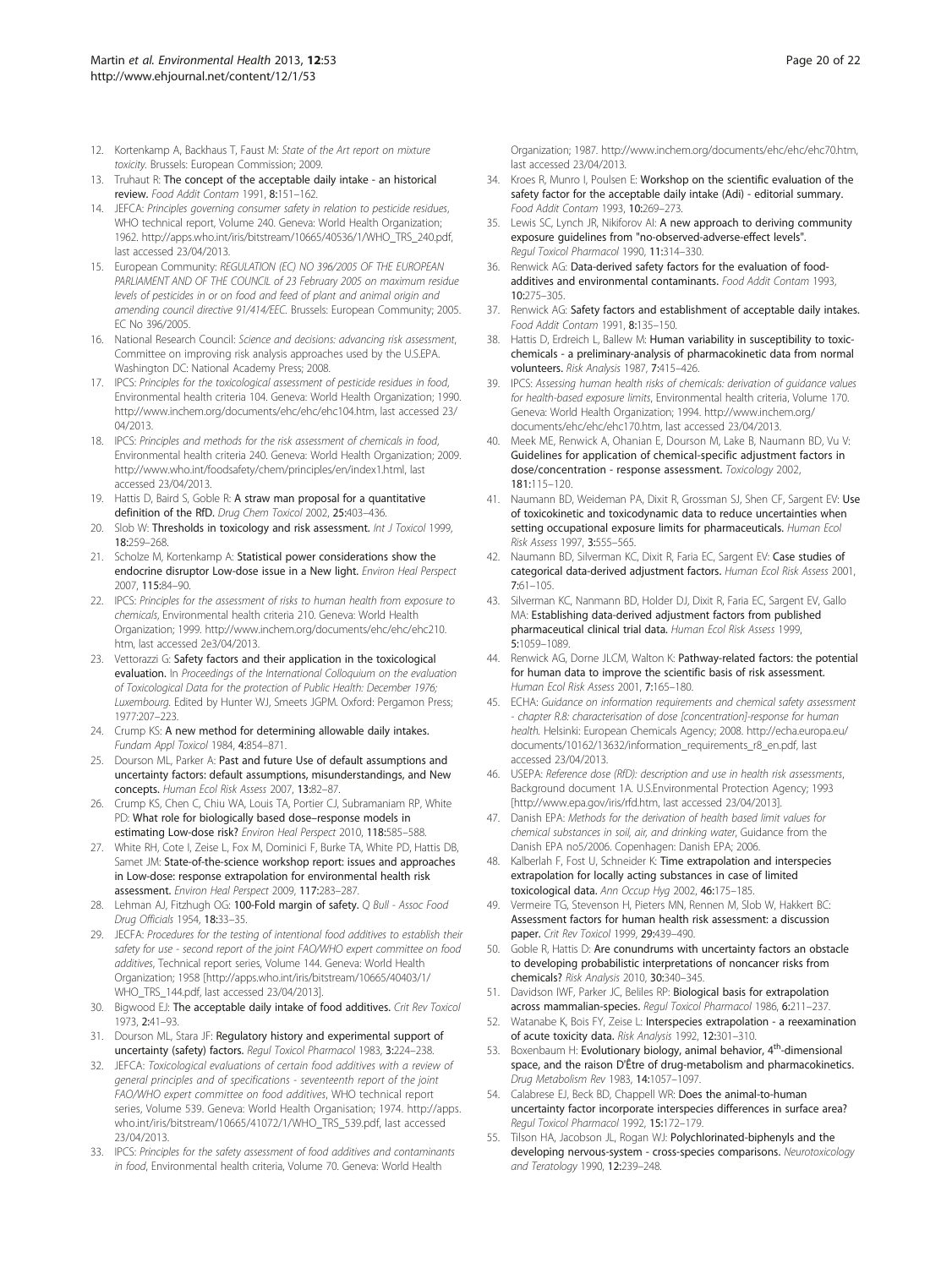- <span id="page-20-0"></span>56. Schneider K, Griem P, Hassauer M, Schuhmacher-Wolz U: Quantitative differences in xenobiotic metabolism between experimental animals and humans. Naunyn-Schmiedebergs Archives of Pharmacology 2002, 365:637.
- 57. Griem P, Hassauer M, Kalberlah F, Oltmanns J, Scheibner J, Scheibner K, et al: Quantitative differences in xenobiotic metabolism between experimental animals and humans, Project F1656. Dortmund: Federal Institute for Occupational Safety and Health (BAuA); 2002. [http://www.baua.de/](http://www.baua.de/SharedDocs/Downloads/en/Publications/Research-reports/2002/Fb963.pdf;jsessionid=09152A06A7192DC35553DFA449219B8F.1_cid380?__blob=publicationFile) [SharedDocs/Downloads/en/Publications/Research-reports/2002/Fb963.pdf;](http://www.baua.de/SharedDocs/Downloads/en/Publications/Research-reports/2002/Fb963.pdf;jsessionid=09152A06A7192DC35553DFA449219B8F.1_cid380?__blob=publicationFile) [jsessionid=09152A06A7192DC35553DFA449219B8F.1\\_cid380?](http://www.baua.de/SharedDocs/Downloads/en/Publications/Research-reports/2002/Fb963.pdf;jsessionid=09152A06A7192DC35553DFA449219B8F.1_cid380?__blob=publicationFile) [\\_\\_blob=publicationFile,](http://www.baua.de/SharedDocs/Downloads/en/Publications/Research-reports/2002/Fb963.pdf;jsessionid=09152A06A7192DC35553DFA449219B8F.1_cid380?__blob=publicationFile) last accessed23/04/2013.
- 58. Walton K, Dorne JL, Renwick AG: Uncertainty factors for chemical risk assessment: interspecies differences in the in vivo pharmacokinetics and metabolism of human CYP1A2 substrates. Food and Chem Toxicol 2001, 39:667–680.
- 59. Walton K, Dorne JL, Renwick AG: Uncertainty factors for chemical risk assessment: interspecies differences in glucuronidation. Food and Chem Toxicol 2001, 39:1175–1190.
- 60. Walton K, Dorne JLCM, Renwick AG: Species-specific uncertainty factors for compounds eliminated principally by renal excretion in humans. Food and Chem Toxicol 2004, 42:261–274.
- 61. Clewell HJ, Andersen ME, Barton HA: A consistent approach for the application of pharmacokinetic modeling in cancer and noncancer risk assessment. Environ Heal Perspect 2002, 110:85–93.
- 62. Freireich EJ, Gehan EA, Rall DP, Schmidt LH, Skipper HE: Quantitative comparison of toxicity of anticancer agents in mouse, rat, hamster, dog, monkey, and man. Cancer Chemother Rep 1966, 50:219–244.
- 63. Homan ER: Quantitative relationships between toxic doses of antitumor chemotherapeutic agents in animals and man. Cancer Chemother Rep Part 3 1972, 3:13–19.
- 64. Hayes WJJ: Toxicity of pesticides to man: risks from present levels. Proceedings of the Royal Society of London Series B, Containing Papers of a Biological Character 1967, 167:101–127.
- 65. Dixon RL: Problems in extrapolating toxicity data for laboratory-animals to Man. Environ Heal Perspect 1976, 13:43-50.
- 66. Krasovskii GN: Extrapolation of experimental data from animals to man. Environ Heal Perspect 1976, 13:51–58.
- 67. Petersvolleberg GWM, Dewaal EJ, Vanderlaan JW: Interspecies extrapolation in safety evaluation of human medicines in the Netherlands (1990–1992): practical considerations. Regul Toxicol Pharmacol 1994, 20:248–258.
- 68. Schneider K, Oltmanns J, Hassauer M: Allometric principles for interspecies extrapolation in toxicological risk assessment - empirical investigations. Regul Toxicol Pharmacol 2004, 39:334–347.
- 69. Price PS, Keenan RE, Swartout JC: Characterizing interspecies uncertainty using data from studies of anti-neoplastic agents in animals and humans. Toxicol Appl Pharmacol 2008, 233:64–70.
- 70. Sheehan DM, Gaylor DW: Analysis of the adequacy of safety factors. Teratology 1990, 41:590–591.
- 71. Dourson ML, Knauf LA, Swartout JC: On reference dose (Rfd) and its underlying toxicity data-base. Toxicol Ind Heal 1992, 8:171–189.
- 72. Calabrese EJ, Baldwin LA: A toxicological basis to derive generic interspecies uncertainty factors for application in human and ecological risk assessment. Human Ecol Risk Assess 1995, 1:555–564.
- 73. Rennen M, Hakkert BC, Stevenson H, Bos PMJ: Data-base derived values for the interspecies extrapolation. Comments Toxicol 2001, 7:423–436.
- 74. Bokkers BGH, Slob W: Deriving a data-based interspecies assessment factor using the NOAEL and the benchmark dose approach. Crit Rev Toxicol 2007, 37:355–373.
- 75. Weil CS: Statistics Vs safety factors and scientific judgment in evaluation of safety for Man. Toxicol Appl Pharmacol 1972, 21:454.
- 76. Hattis D, Silver K: Human interindividual variability a major source of uncertainty in assessing risks for noncancer health-effects. Risk Analysis 1994, 14:421–431.
- 77. Hattis D: Variability in susceptibility How big, how often for what responses to what agents? Environ Toxicol Pharmacol 1996, 2:135–145.
- 78. Renwick AG, Lazarus NR: Human variability and noncancer risk assessment - an analysis of the default uncertainty factor. Regul Toxicol Pharmacol 1998, 27:3–20.
- 79. Hattis D, Banati P, Goble R, Burmaster DE: Human interindividual variability in parameters related to health risks. Risk Analysis 1999, 19:711-726.
- 80. Dorne JLCM, Walton K, Renwick AG: Human variability in xenobiotic metabolism and pathway-related uncertainty factors for chemical risk assessment: a review. Food Chem Toxicol 2005, 43:203–216.
- 81. Hattis D, Lynch MK: Empirically observed distributions of pharmacokinetic and pharmacodynamic variability in humans – implications for the derivation of single point component uncertainty factors providing equivalent protection as existing RfDs. In Toxicokinetics in risk assessment. Edited by Lipscomb JC, Ohanian ED. USA: Informa Healthcare; 1999:69–93.
- 82. Hattis D, Banati P, Goble R: Distributions of individual susceptibility among humans for toxic effects - How much protection does the traditional tenfold factor provide for what fraction of which kinds of chemicals and effects?. New York: New York Academy of Sciences; 1999.
- 83. Clewell HJ, Teeguarden JG, McDonald T, Srangapani R, Lawrence G, Covington T, Gentry R, Shipp A: Review and evaluation of the potential impact of age- and gender-specific pharmacokinetic differences on tissue dosimetry. Crit Rev Toxicol 2002, 32:329–389.
- Calabrese EJ: Uncertainty factors and interindividual variation. Regul Toxicol Pharmacol 1985, 5:190–196.
- 85. Ginsberg G, Smolenski S, Neafsey P, Hattis D, Walker K, Guyton KZ, Johns DO, Sonawane B: The influence of genetic polymorphisms on population variability in Six xenobiotic-metabolizing enzymes. J Toxicol Environ Health-Part B-Critical Rev 2009, 12:307–333.
- 86. Ginsberg G, Guyton K, Johns D, Schimek J, Angle K, Sonawane B: Genetic polymorphism in metabolism and host defense enzymes: implications for human health risk assessment. Crit Rev Toxicol 2010, 40:575–619.
- Dorne JL, Papadopoulos A: Do uncertainty factors take into account toxicokinetic interactions?: conclusions and recommendations from the sixth framework project NOMIRACLE. Toxicol Lett 2008, 180:S90. Supplement.
- 88. Gentry PR, Hack CE, Haber L, Maier A, Clewell HJ: An approach for the quantitative consideration of genetic polymorphism data in chemical risk assessment: examples with warfarin and parathion. Toxicol Sci 2002, 70:120–139.
- 89. Haber LT, Maier A, Gentry PR, Clewell HJ, Dourson ML: Genetic polymorphisms in assessing interindividual variability in delivered dose. Regul Toxicol Pharmacol 2002, 35:177–197.
- 90. Thompson CM, Johns DO, Sonawane B, Barton HA, Hattis D, Tardif R, Krishnan K: Database for physiologically based pharmacokinetic (PBPK) modeling: physiological data for healthy and health-impaired elderly. J Toxicol Environ Health-Part B-Critical Rev 2009, 12:1–24.
- 91. Ginsberg G, Hattis D, Russ A, Sonawane B: Pharmacokinetic and pharmacodynamic factors that can affect sensitivity to neurotoxic sequelae in elderly individuals. Environ Heal Perspect 2005, 113:1243–1249.
- Skowronski GA, Abdel-Rahman MS: Relevance of the 10X uncertainty factor to the risk assessment of drugs used by children and geriatrics. Human Ecol Risk Assess 2001, 7:139–152.
- 93. Ginsberg G, Hattis D, Russ A, Sonawane B: Physiologically based pharmacokinetic (PBPK) modeling of caffeine and theophylline in neonates and adults: implications for assessing children's risks from environmental agents. J Toxicol Environ Health-Part A-Current Issues 2004, 67:297–329.
- 94. Hattis D, Ginsberg G, Sonawane B, Smolenski S, Russ A, Kozlak M, Goble R: Differences in pharmacokinetics between children and adults - II. Children's Variability in drug elimination half-lives and in some parameters needed for physiologically-based pharmacokinetic modeling. Risk Analysis 2003, 23:117–142.
- 95. Charnley G, Putzrath RM: Children's Health, susceptibility, and regulatory approaches to reducing risks from chemical carcinogens. Environ Heal Perspect 2001, 109:187–192.
- 96. National Research Council: Pesticides in the diets of infants and children, Committee on improving risk analysis approaches used by the U.S.EPA. Washington DC: National Academy Press; 1993.
- 97. Scheuplein R, Charnley G, Dourson M: Differential sensitivity of children and adults to chemical toxicity - I. Biological basis. Regul Toxicol Pharmacol 2002, 35:429-447.
- 98. Hasegawa R, Hirata-Koizumi M, Dourson M, Parker A, Hirose A, Nakai S, Kamata E, Ema M: Pediatric susceptibility to 18 industrial chemicals: a comparative analysis of newborn with young animals. Regul Toxicol Pharmacol 2007, 47:296-307.